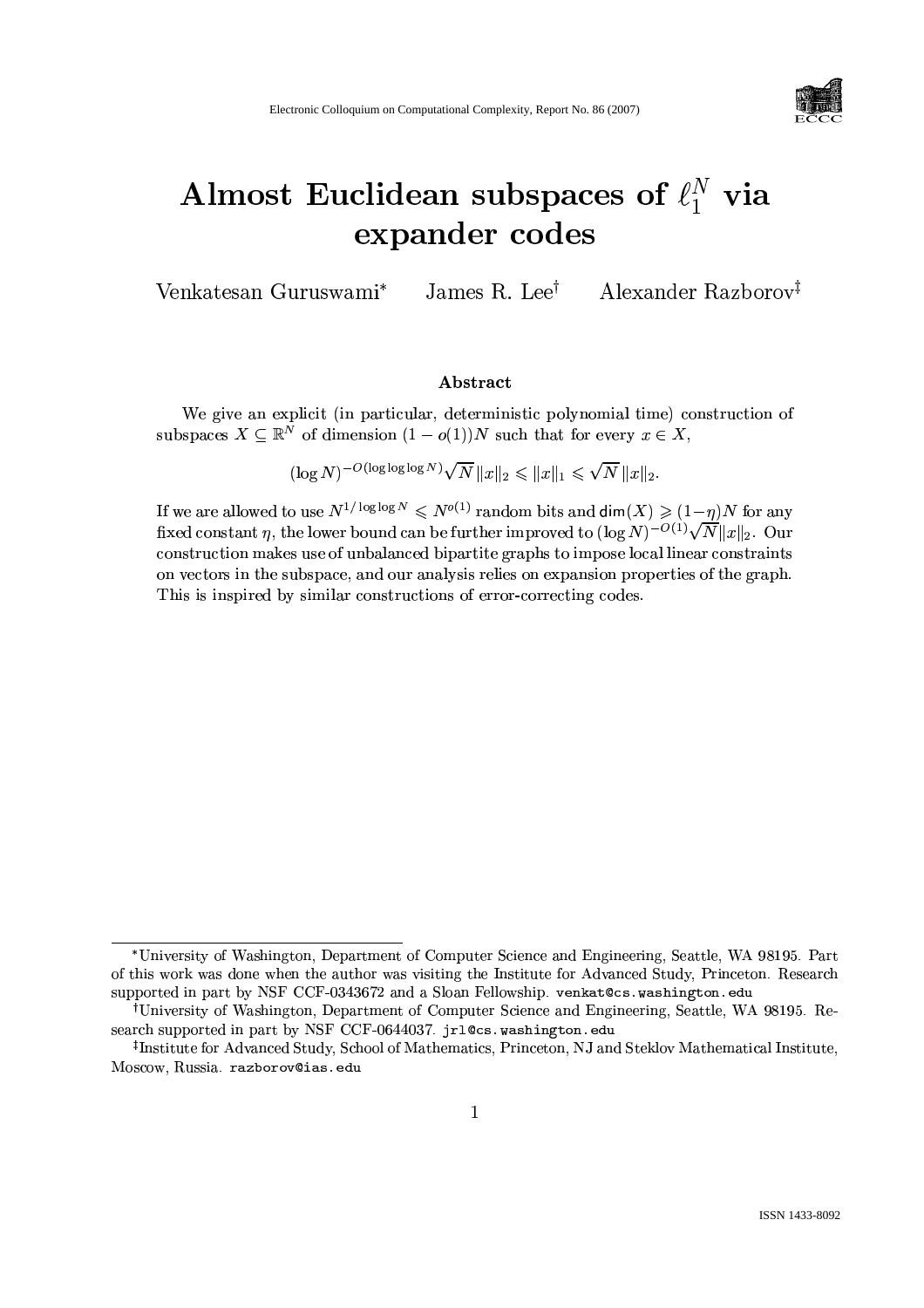# Introduction  $\mathbf 1$

Classical results in high-dimensional geometry [10, 18] state that a random (with respect to the Haar measure) subspace  $X \subseteq \mathbb{R}^N$  of dimension  $\varepsilon N$  [10] or even  $(1-\varepsilon)N$  [18] is an almost Euclidean section in  $\ell_1^N$ , in the sense that  $\sqrt{N}||x||_1$  and  $||x||_2$  are within constant factors, uniformly for every  $x \in X$ . Indeed, this is a particular example of the use of the probabilistic method, a technique which is now ubiquitous in asymptotic geometric analysis.

On the other hand, it is usually the case that objects constructed in such a manner are very hard to come by *explicitly*. Motivated in part by ever growing connections with combinatorics and theoretical computer science, the problem of explicit constructions of such subspaces has gained substantially in popularity over the last several years; see, e.g. [30, Sec. 4], [24, Prob. 8], [17, Sec. 2.2]. Indeed, such subspaces (viewed as embeddings) are important for problems like high-dimensional nearest-neighbor search [15] and compressed sensing [7], and one expects that explicit constructions will lead, in particular, to a better understanding of the underlying geometric structure. (See also the end of the introduction for a discussion of the relevance to compressed sensing.)

**Previous results and our contributions.** If one relaxes the requirement that  $\dim(X)$  =  $\Omega(N)$  or allows a limited amount of randomness in the construction, a number of results are known. In order to review these, we define the *distortion*  $\Delta(X)$  of  $X \subseteq \mathbb{R}^N$  by

$$
\Delta(X) = \sqrt{N} \cdot \max_{0 \neq x \in X} \frac{\|x\|_2}{\|x\|_1}.
$$

In the first direction, [26] and later [20] gave simple explicit constructions with distortion  $O(1)$  and  $\dim(X) = \Omega(\sqrt{N})$ . Indyk [15, 16] presented a deterministic polynomial-time construction with distortion  $1 + o(1)$  and  $\dim(X) \ge \frac{N}{\exp(O(\log \log N)^2)}$ .<br>Another very interesting line of research pursued by various authors and in quite different

contexts is to achieve, in the terminology of theoretical computer science, a partial deran*domization* of the original (existential) results. The goal is to come up with a "constructive" *discrete* probabilistic measure on subspaces X of  $\mathbb{R}^{N}$  such that a random (with respect to this measure) subspace still has low distortion almost surely, whereas the entropy of this measure (that is, the number of truly random bits necessary to sample from it) is also as low as possible.

Denoting by  $A_{k,N}$  a random  $k \times N$  sign matrix (i.e. with i.i.d. Bernoulli  $\pm 1$  entries), one can extract from [18] that ker $(\mathcal{A}_{k,N})$ , a subspace of codimension at most k has, with high probability, distortion  $\sqrt{N/k}$  polylog( $N/k$ ). Schechtman [27] arrived at similar conclusions for subspaces generated by rows of  $A_{N-k,N}$ . Artstein-Avidan and Milman [2] considered again the model ker( $A_{k,N}$ ) and derandomized this further from  $O(N^2)$  to  $O(N \log N)$  bits of randomness. This was further improved to  $O(N)$  bits in [21].

As far as deterministic constructions with  $\dim(X) = \Omega(N)$  are concerned, we are aware of only one result; implicit in various papers (see e.g. [8]) is a subspace with  $\dim(X) = N/2$ and distortion  $O(N^{1/4})$ . For  $\dim(X) \geq 3N/4$ , say, it appears that nothing non-trivial was shown prior to our work.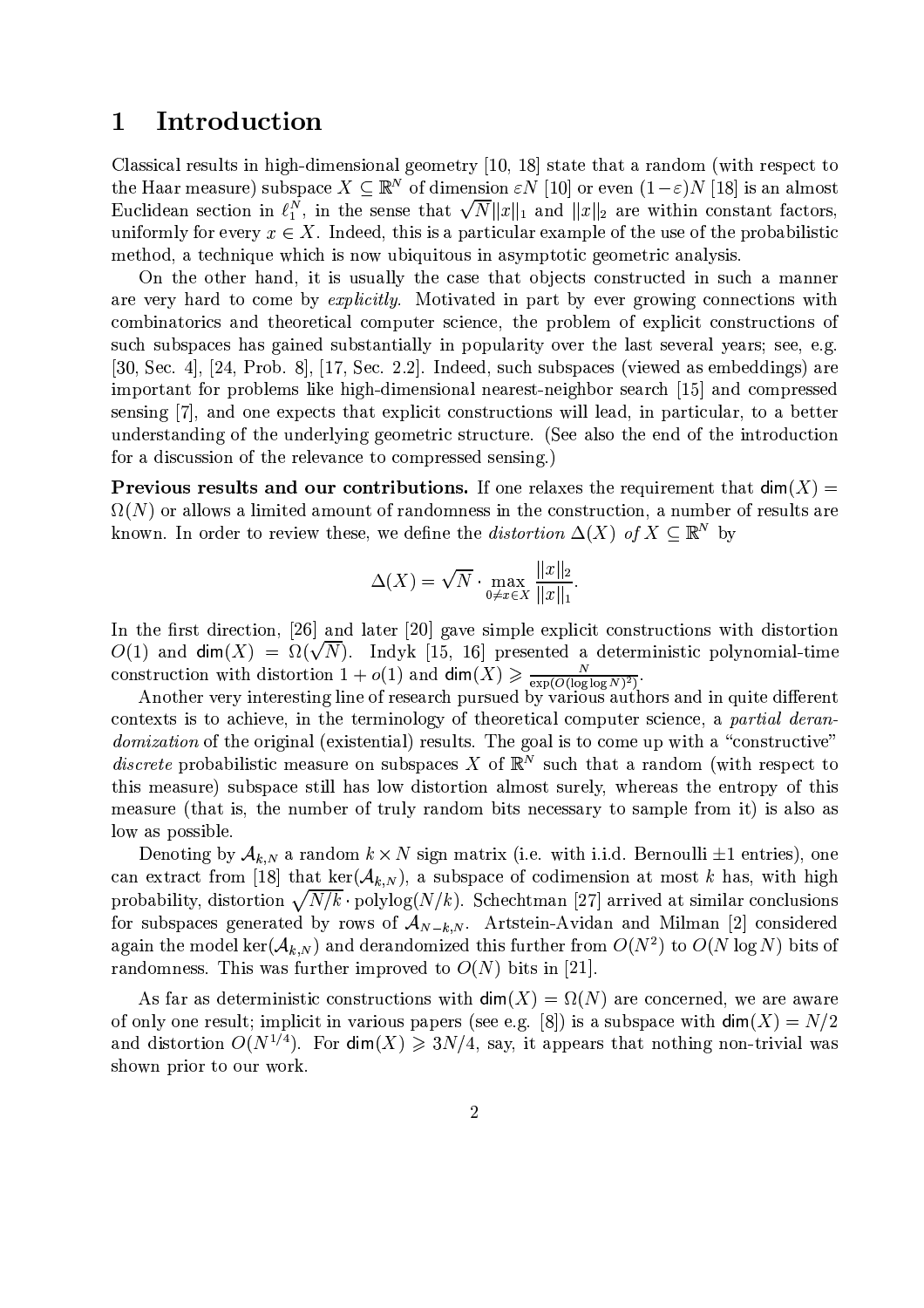Our main result is as follows.

**Theorem 1.1.** For every  $\eta = \eta(N)$ , there is an explicit, deterministic polynomial-time construction of subspaces  $X \subseteq \mathbb{R}^N$  with  $\dim(X) \geq (1-\eta)N$  and distortion  $(\eta^{-1} \log \log N)^{O(\log \log N)}$ .

Like in [18, 2, 21], our space X has the form  $\ker(A_{k,N})$  for a sign matrix  $A_{k,N}$ , but in our case this matrix is completely explicit. On the other hand, if we allow ourselves a small number of random bits, then we can slightly improve the bound on distortion.

**Theorem 1.2.** For every fixed  $\eta > 0$  there is a polynomial time algorithm using  $N^{1/\log \log N}$ random bits that almost surely produces a subspace  $X \subseteq \mathbb{R}^N$  with  $\dim(X) \geq (1 - \eta)N$  and distortion  $(\log N)^{O(1)}$ .

**Proof techniques.** Low distortion of a section  $X \subseteq \mathbb{R}^N$  intuitively means that for every non-zero  $x \in X$ , a "substantial" portion of its mass is spread over "many" coordinates, and we formalize this intuition by introducing the concept of a *spread subspace* (Definition 2.10). While this concept is tightly related to distortion, it is far more convenient to work with. In particular, using a simple spectral argument and Kerdock codes [19], [23, Chap. 15], we initialize our proof by presenting explicit subspaces with reasonably good spreading properties. In terms of distortion, however, this construction can achieve at best  $O(N^{1/4})$ .

The main technical contribution of our paper consists in exploiting the natural analogy between low-distortion subspaces over the reals and error-correcting codes over a finite alphabet, and we use this analogy for boosting spreading properties of the subspace (Theorem  $(4.2).$ 

The main construction. Let  $G = (V_L, V_R, E)$  be a bipartite graph with  $|V_L| = N$  and which is d-regular on the right, and let  $L \subseteq \mathbb{R}^d$  be any subspace. Using the notation  $\Gamma(j) \subseteq V_L$  for the neighbor set of a vertex  $j \in V_R$ , we analyze the subspace

$$
X(G, L) = \{ x \in \mathbb{R}^N : x_{\Gamma(i)} \in L \text{ for every } j \in V_R \},
$$

where for  $S \subseteq [N], x_S \in \mathbb{R}^{|S|}$  represents the vector x restricted to the coordinates lying in S. In other words, we impose local linear constraints (from  $L$ ) according to the structure of some bipartite graph  $G$ . As Theorem 4.2 shows, one can analyze the spreading properties of  $X(G, L)$  in terms of those of L and the expansion properties of G.

Our approach is inspired by Low Density Parity Check Codes (LDPC) introduced by Gallager [11]. They are particularly suited to our purposes since, unlike most other explicit constructions in coding theory, they exploit a *combinatorial* structure of the parity check matrix and rely very little on the arithmetic of the underlying finite field. Sipser and Spielman [29] showed that one can achieve basically the same results (that is, simple and elegant constructions of constant rate, constant relative minimal distance codes) by considering adjacency matrices of sufficiently good expanders instead of a *random* sparse matrix. These codes are nowadays called *expander codes*. Using an idea due to Tanner [31], it was shown in [29] (see also [33]) that even better constructions can be achieved by replacing the parity check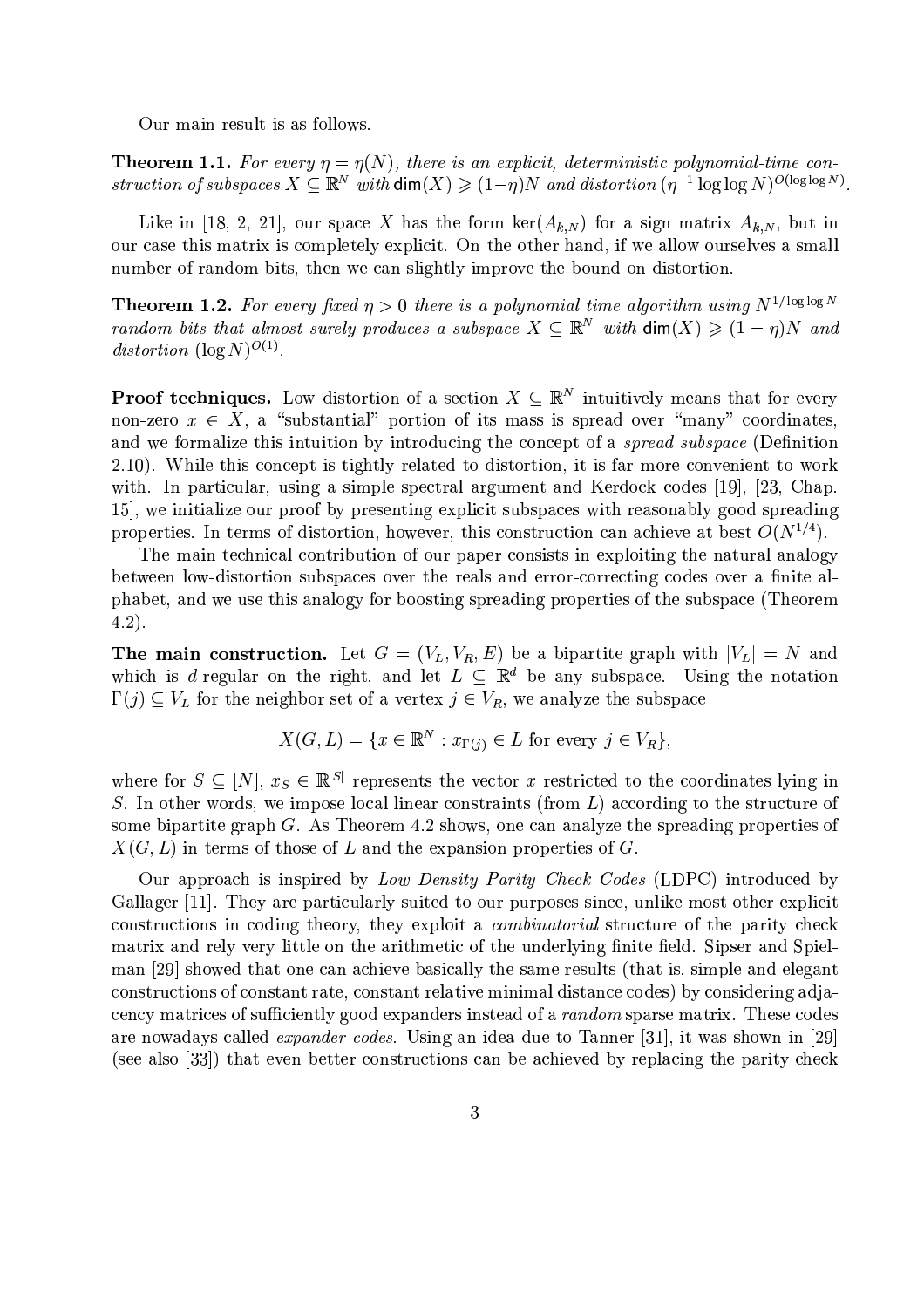by a small (constant size) inner code. Our results demonstrate that analogous constructions work over the reals: if the inner subspace  $L$  has reasonably good spreading properties, then the spreading properties of  $X(G, L)$  are even better. Upper bounds on distortion follow.

**Organization.** In Section 2, we provide necessary background on bipartite expander graphs and define spread subspaces. In Section 3, we initialize our construction with an explicit subspace with reasonably good spreading properties. In Section 4, we describe and analyze our main expander-based construction. Finally, in Section 5, we discuss why improvements to our bounds may have to come from a source other than better expander graphs.

**Relationship to compressed sensing.** In [7], DeVore asks whether probabilistically generated compressed sensing matrices can be given by deterministic constructions. In the language of that paper, our explicit subspaces yield a deterministic construction of "compression" maps  $M : \mathbb{R}^N \to \mathbb{R}^{o(N)}$  with the following property. For any vector  $x \in \mathbb{R}^N$ with  $||x||_1 = 1$ , it is possible to reconstruct a vector x' from  $Mx \in \mathbb{R}^{o(N)}$  such that  $||x-x'||_2 \leq N^{-1/2} (\log N)^{O(\log \log \log N)}$ . This matches the information-theoretical lower bound up to the  $(\log N)^{O(\log \log \log N)}$  term.

# Preliminaries  $\overline{2}$

#### **Notation**  $2.1$

For two expressions A, B, we sometimes write  $A \gtrsim B$  if  $A = \Omega(B)$ ,  $A \lesssim B$  if  $A = O(B)$ , and we write  $A \approx B$  if  $A = \Theta(B)$ , that is  $A \gtrsim B$  and  $B \gtrsim A$ . For a positive integer M, [M] denotes the set  $\{1, 2, ..., M\}$ . The set of nonnegative integers is denoted by N.

#### $2.2$ Unbalanced bipartite expanders

Our construction is based on unbalanced bipartite graphs with non-trivial vertex expansion.

**Definition 2.1.** A bipartite graph  $G = (V_L, V_R, E)$  (with no multiple edges) is said to be an  $(N, n, D, d)$ -right regular graph if  $|V_L| = N$ ,  $|V_R| = n$ , every vertex on the left hand size  $V_L$ has degree at most  $D$ , and every vertex on the right hand side  $V_R$  has degree equal to d.

For a graph  $G = (V, E)$  and a vertex  $v \in V$ , we denote by  $\Gamma_G(v)$  the vertex neighborhood  $\{u \in V \mid (v, u) \in E\}$  of v. We denote by  $d_v = |\Gamma_G(v)|$  the degree of a vertex v. The *neighborhood* of a subset  $S \subseteq V$  is defined by  $\Gamma_G(S) = \bigcup_{n \in S} \Gamma_G(v)$ . When the graph G is clear from the context, we may omit the subscript  $G$  and denote the neighborhoods as just  $\Gamma(v)$  and  $\Gamma(S)$ .

**Definition 2.2 (Expansion profile).** The expansion profile of a bipartite graph  $G =$  $(V_L, V_R, E)$  is the function  $\Lambda_G : (0, |V_L|] \to \mathbb{N}$  defined by

$$
\Lambda_G(m) = \min \left\{ |\Gamma_G(S)| : S \subseteq V_L, |S| \geqslant m \right\}.
$$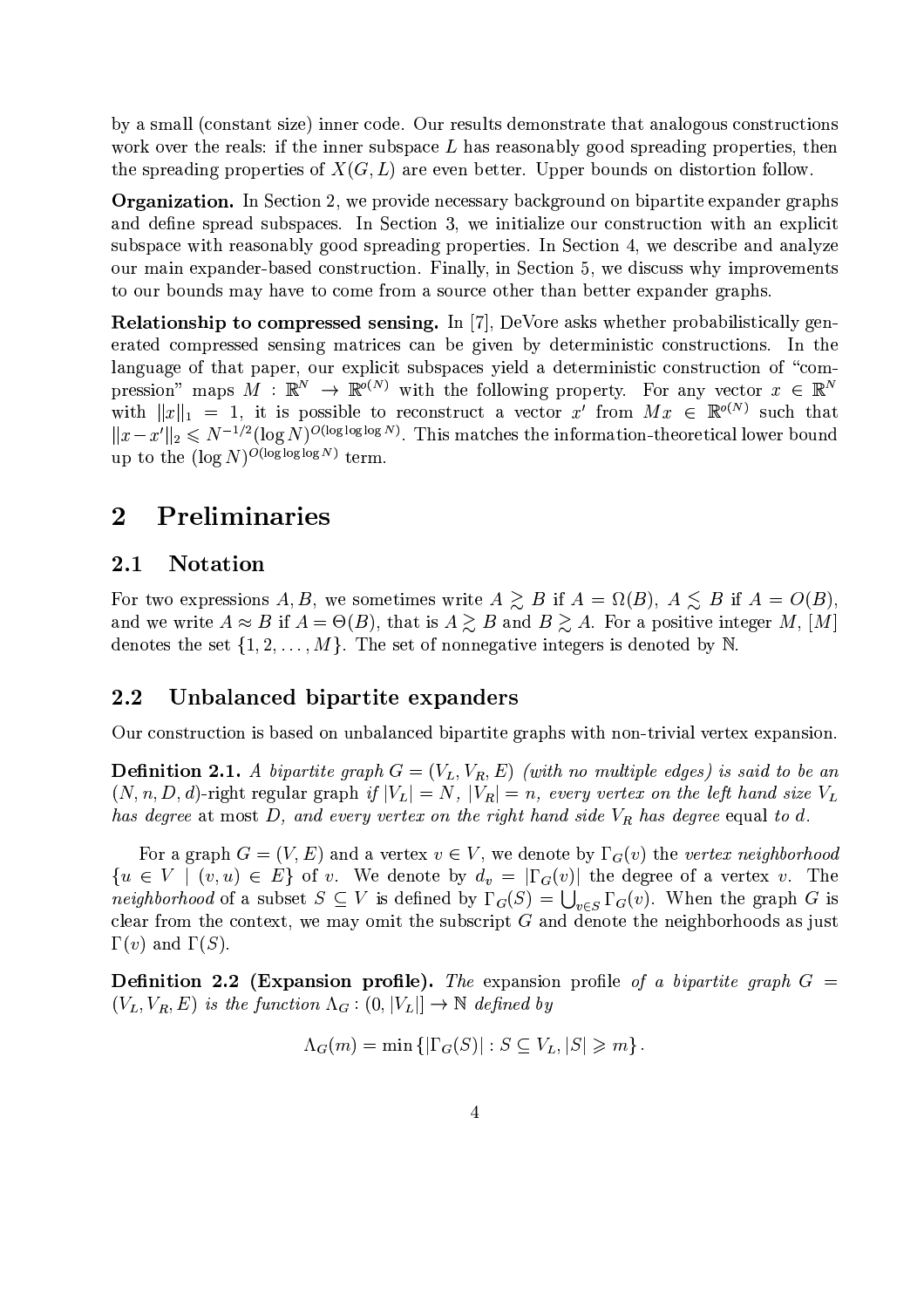Note that  $\Lambda_G(m) = \min_{v \in V_L} d_v$  for  $0 < m \leq 1$ .

For our work, we need *unbalanced* bipartite graphs with expansion from the larger side to the smaller side. Our results are based on two known explicit constructions of such graphs. The first one is to take the edge-vertex incidence graph of a non-bipartite spectral expander such as a Ramanujan graph. These were also the graphs used in the work on expander codes [29, 33]. The second construction of expanders uses a result of Barak, et. al. [4] based on sum-product estimates in finite fields; see [32,  $\S 2.8$ ] for background on such estimates.

For our purposes, it is also convenient (but not strictly necessary) to have bipartite graphs that are regular on the right. We begin by describing a simple method to achieve right-regularity with minimal impact on the expansion and degree parameters, and then turn to stating the precise statements about the two expander constructions we will make use of in Section 4 to construct our explicit subspaces.

#### Right-regularization 2.2.1

**Lemma 2.3.** Given a graph  $H = (V_L, V_R, E)$  with  $|V_L| = N$ ,  $|V_R| = n$ , that is left-regular with each vertex in  $V_L$  having degree D, one can construct in  $O(ND)$  time an  $(N, n', 2D, d)$ right regular graph G with  $n' \leq 2n$  and  $d = \lceil \frac{ND}{n} \rceil$  such that the expansion profiles satisfy  $\Lambda_G(m) \geq \Lambda_H(m)$  for all  $m > 0$ .

*Proof.* Let  $d_{av} = ND/n$  be the average right degree of the graph H and let  $d = [d_{av}]$ . Split each node  $v \in V_R$  of degree  $d_v$  into  $\lfloor d_v/d \rfloor$  nodes of degree d each, and if  $d_v$  mod  $d > 0$ , a "remainder" node of degree  $r_v = d_v \mod d$ . Distribute the  $d_v$  edges incident to v to these split nodes in an arbitrary way. The number of newly introduced nodes is at most  $\sum_{v \in V_R} d_v/d = nd_{av}/d \leq n$ , so the number n' of right-side nodes in the new graph satisfies  $n' \leqslant 2n$ .

All nodes except the at most  $n$  "remainder" nodes now have degree exactly  $d$ . For each  $v \in V_R$ , add  $d - r_v$  edges to the corresponding remainder node (if one exists). Since this step adds at most  $(d-1)n \leq d_{av}n = ND$  edges, it is possible to distribute these edges in such a way that no vertex in  $V_L$  is incident on more than D of the new edges. Therefore, the maximum left-degree of the new graph is at most  $2D$ .

The claim about expansion is obvious  $-$  just ignore the newly added edges, and the splitting of nodes can only improve the vertex expansion.  $\Box$ 

#### **Spectral expanders** 2.2.2

The next theorem converts non-bipartite expanders to unbalanced bipartite expanders via the usual edge-vertex incidence construction.

**Theorem 2.4.** For every  $d \ge 5$  and  $N \ge d$ , there exists an explicit  $(N' = \Theta(N), n, 2, \Theta(d))$ right regular graph G whose expansion profile satisfies  $\Lambda_G(m) \geqslant \min\left\{\frac{m}{2\sqrt{d}},\frac{\sqrt{2mN'}}{d}\right\}$ .

<sup>&</sup>lt;sup>1</sup>That is, a regular graph with a large gap between the largest and second largest eigenvalue of its adjacency matrix.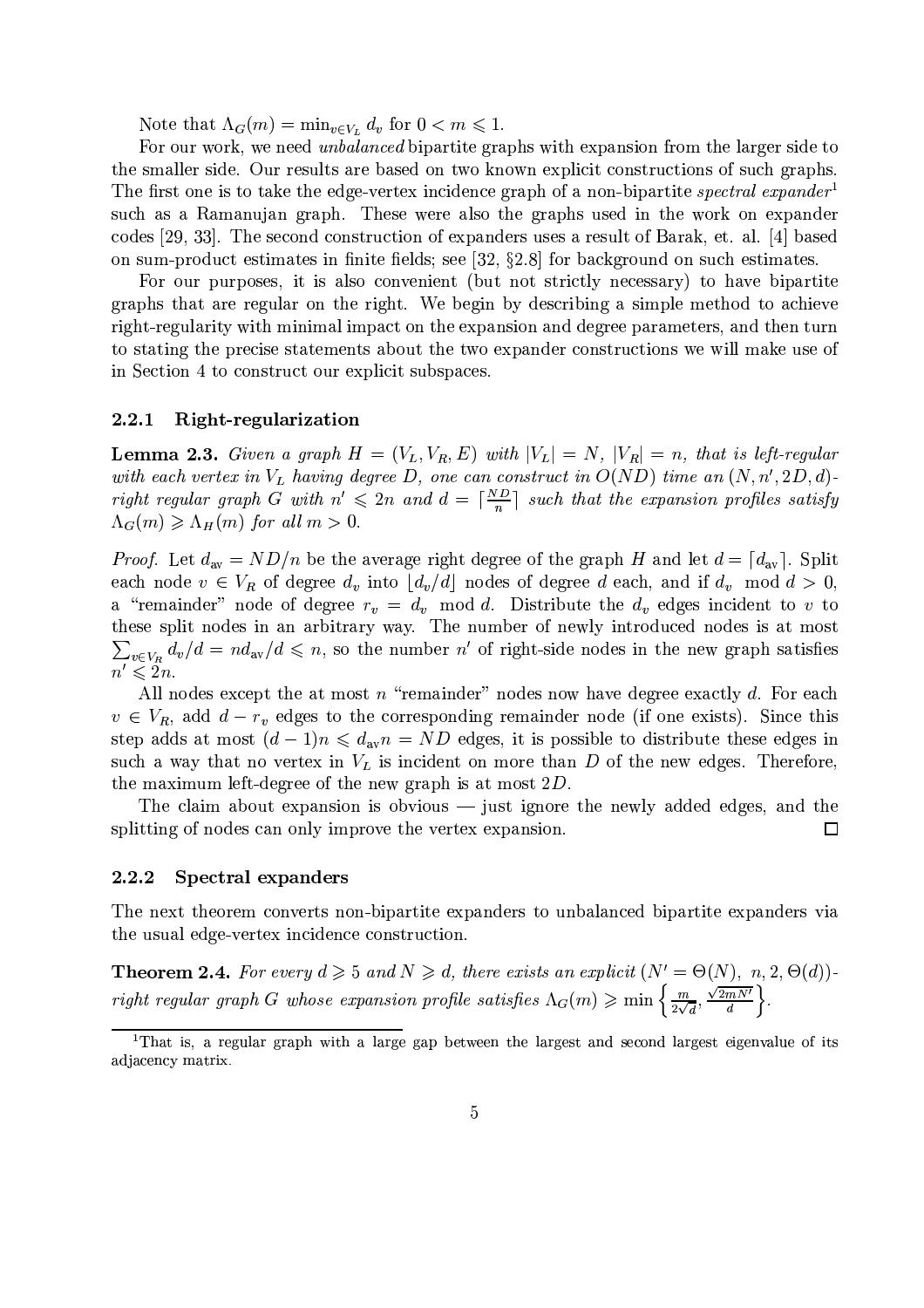*Proof.* Let  $p, q$  be any two primes which are both congruent to 1 modulo 4. Then there exists an explicit  $(p + 1)$ -regular graph  $Y = (V, F)$  with  $\frac{q(q^2-1)}{4} \leq |V| \leq \frac{q(q^2-1)}{2}$  and such that  $\lambda_2 = \lambda_2(Y) \leq 2\sqrt{p}$ , where  $\lambda_2(Y)$  is the second largest eigenvalue (in absolute value) of the adjacency matrix of  $Y$  [22]. (See [14, §2] for a discussion of explicit constructions of expander graphs.)

Letting  $n = |V|$ , we define a  $\left(\frac{(p+1)n}{2}, n, 2, p+1\right)$ -right regular bipartite graph  $G =$  $(V_L, V_R, E)$  where  $V_L = F$ ,  $V_R = V$ , and  $(e, v) \in E$  if v is an endpoint of  $e \in F$ . To analyze the expansion properties of  $G$ , we use the following lemma of Alon and Chung [1].

**Lemma 2.5.** If Y is any d-regular graph on n nodes with second eigenvalue  $\lambda_2$ , then the induced subgraph on any set of  $\gamma n$  nodes in Y has at most

$$
\left(\gamma^2 + \gamma \frac{\lambda_2}{d}\right) \frac{dn}{2}
$$

edges.

In particular, if  $S \subseteq V_L$  satisfies  $|S| \geq \gamma^2(p+1)n$  and  $|S| \geq 2\gamma n \sqrt{p+1}$ , then  $|\Gamma_G(S)| \geq$  $\gamma n$ . Stated different, for any  $S \subseteq V_L$ , we have

$$
\Gamma_G(S)| \geqslant \frac{\min\left\{2\sqrt{|S|n}, |S|\right\}}{2\sqrt{p+1}}
$$

Setting  $N' = \frac{(p+1)n}{2}$ , we see that  $\Lambda_G(m) \ge \min\left\{\frac{m}{2\sqrt{d}}, \frac{\sqrt{2N'm}}{d}\right\}$ .<br>Now given parameters  $d \ge 5$  and  $N \ge d$ , let p be the largest prime satisfying  $p+1 \le d$ 

and  $p \equiv 1 \pmod{4}$ , and let q be the smallest prime satisfying  $\frac{q(q^2-1)(p+1)}{8} \ge N$  and  $q \equiv$  $1 \pmod{4}$ . The theorem follows by noting that for all integers  $m \geq 3$ , there exists a prime  $p \in [m, 2m]$  which is congruent to 1 modulo 4 (see [9]).  $\Box$ 

The expanders of Theorem 2.4 are already right-regular but they have one drawback; we cannot fully control the number of left-side nodes N. Fortunately, this can be easily circumvented with the same Lemma 2.3.

**Theorem 2.6.** For every  $d \geq 5$  and  $N \geq d$ , there exists an explicit  $(N, n, 4, \Theta(d))$ -right regular graph G which satisfies  $\Lambda_G(m) \geqslant \min\left\{\frac{m}{2\sqrt{d}},\frac{\sqrt{2Nm}}{d}\right\}.$ 

*Proof.* Apply Theorem 2.4 to get a graph with  $N' \ge N$ ,  $N' \approx N$  nodes on the left, then remove an arbitrary subset of  $N - N'$  nodes from the left hand side. This doesn't affect the expansion properties, but it destroys right-regularity. Apply Lemma 2.3 to correct this.  $\Box$ 

#### 2.2.3 Sum-product expanders

In this section, p will denote a prime, and  $\mathbb{F}_p$  the finite field with p elements. The following result is implicit in [4,  $\S4$ ], and is based on a key "sum-product" lemma (Lemma 3.1) from  $|3|$ .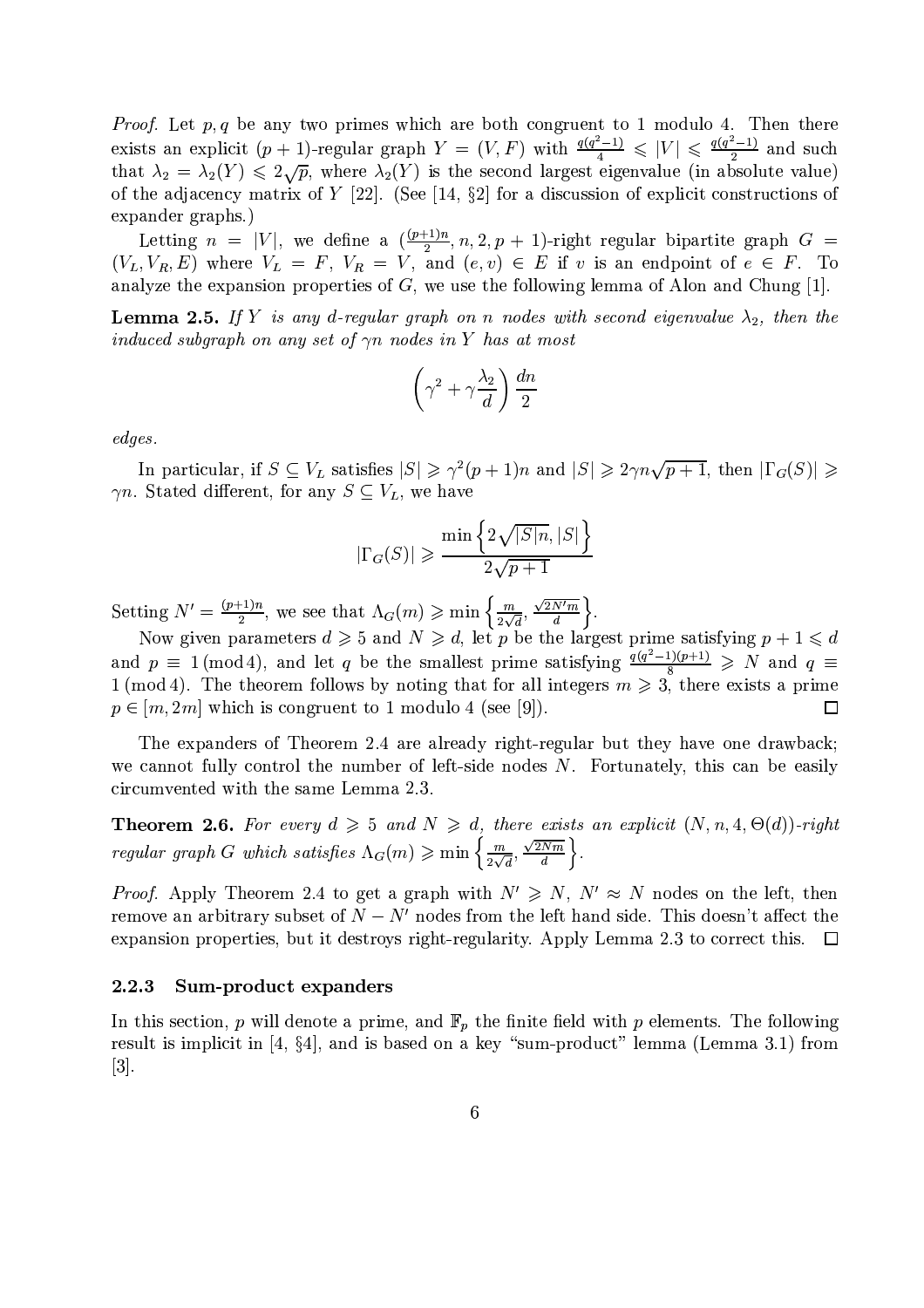**Proposition 2.7.** There exists an absolute constant  $\xi_0 > 0$  such that for all primes p the following holds. Consider the bipartite graph  $G_p = (\mathbb{F}_p^3, [4] \times \mathbb{F}_p, E)$  where a left vertex  $(a, b, c) \in \mathbb{F}_p^3$  is adjacent to  $(1, a)$ ,  $(2, b)$ ,  $(3, c)$ , and  $(4, a \cdot b + c)$  on the right. Then  $\Lambda_{G_p}(m) \geq$  min  $\{p^{0.9$ 

Note that trivially  $|\Gamma_{G_p}(S)| \geq |S|^{1/3}$ , and the above states that not-too-large sets S expand by a sizeable amount more than the trivial bound. Using the above construction, we can now prove the following.

**Theorem 2.8.** For all integers  $N \ge 1$ , there is an explicit construction of an  $(N, n, 8, \Theta(N^{2/3}))$ . right regular graph G which satisfies

$$
\Lambda_G(m) \geqslant \min\left\{\frac{1}{8}n^{0.9}, m^{1/3+\xi_0}\right\}
$$

(Here  $\xi_0$  is the absolute constant from Proposition 2.7.)

*Proof.* Let p be the smallest prime such that  $p^3 \ge N$ ; note that  $N^{1/3} \le p \le 2N^{1/3}$ . Construct the graph  $G_p$ , and a subgraph H of  $G_p$  by deleting an arbitrary  $p^3 - N$  vertices on the left. Thus  $H$  has  $N$  vertices on left,  $4p$  vertices on the right, is left-regular with degree 4 and satisfies, by Proposition 2.7,  $\Lambda_H(m) \geqslant \min\{p^{0.9}, m^{1/3+\xi_0}\}\$ . Applying the transformation of Lemma 2.3 to H, we get an  $(N, n, 8, d)$ -right regular graph with  $d = \lceil \frac{4N}{4p} \rceil \approx N^{2/3}$  and with the same expansion property. □

#### $2.3$ Distortion and spreading

For a vector  $x \in \mathbb{R}^N$  and a subset  $S \subseteq [N]$  of coordinates, we denote by  $x_S \in \mathbb{R}^{|S|}$  the projection of x onto the coordinates in S. We abbreviate the complementary set of coordinates  $[N] \setminus S$  to  $\overline{S}$ .

**Definition 2.9 (Distortion of a subspace).** For a subspace  $X \subseteq \mathbb{R}^N$ , we define

$$
\Delta(X) = \sup_{\substack{x \in X \\ x \neq 0}} \frac{\sqrt{N} \|x\|_2}{\|x\|_1}.
$$

As we already noted in the introduction, instead of distortion it turns out to be more convenient to work with the following notion.

**Definition 2.10.** A subspace  $X \subseteq \mathbb{R}^N$  is  $(t, \varepsilon)$ -spread if for every  $x \in X$  and every  $S \subseteq [N]$ with  $|S| \leq t$ , we have

$$
||x_{\bar{S}}||_2 \geqslant \varepsilon \cdot ||x||_2.
$$

Let us begin with relating these two notions.

**Lemma 2.11.** Suppose  $X \subseteq \mathbb{R}^N$ .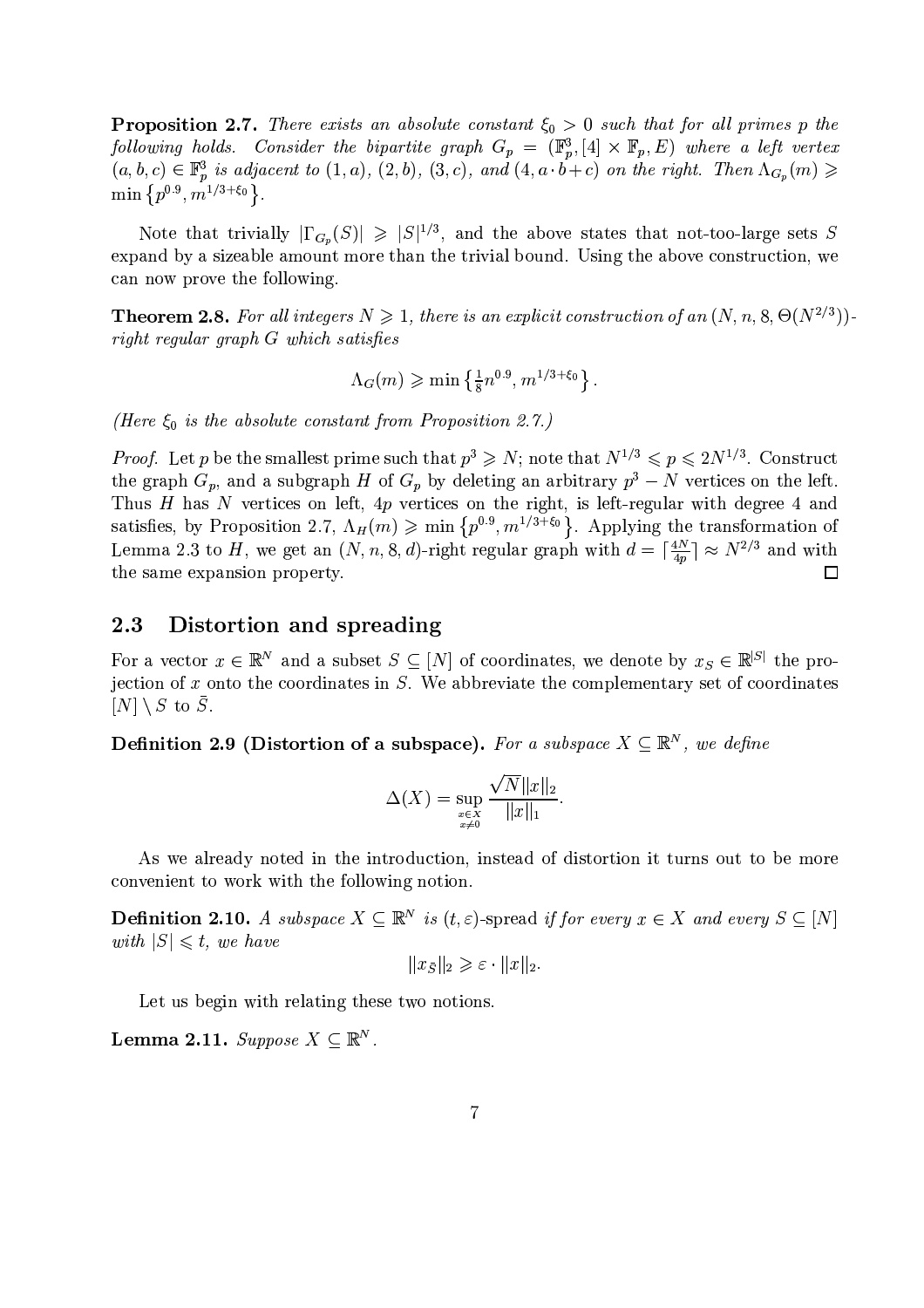a) If X is  $(t, \varepsilon)$ -spread then

$$
\Delta(X) \leqslant \sqrt{\frac{N}{t}} \cdot \varepsilon^{-2};
$$

**b**) conversely, X is  $\left(\frac{N}{2\Delta(X)^2}, \frac{1}{4\Delta(X)}\right)$ -spread.

*Proof.* a). Fix  $x \in X$ ; we need to prove that

$$
||x||_1 \geqslant \sqrt{t}\varepsilon^2 ||x||_2. \tag{1}
$$

 $\Box$ 

W.l.o.g. assume that  $||x||_2 = 1$  and that  $|x_1| \ge |x_2| \ge ... \ge |x_N|$ . Applying Definition 2.10, we know that  $||x_{[t+1..N]}||_2 \ge \varepsilon$ . On the other hand,  $\sum_{i=1}^t |x_i|^2 \le 1$ , therefore  $|x_t| \le \frac{1}{\sqrt{t}}$  and thus  $||x_{[t+1..N]}||_{\infty} \le \frac{1}{\sqrt{t}}$ . And now we get (1) by the calculation

$$
||x||_1 \ge ||x_{[t+1..N]}||_1 \ge \frac{||x_{[t+1..N]}||_2^2}{||x_{[t+1..N]}||_{\infty}} \ge \sqrt{t}\varepsilon^2.
$$

b). Let  $t = \frac{N}{2\Delta(X)^2}$ . Fix again  $x \in X$  with  $||x||_2 = 1$  and  $S \subseteq [N]$  with  $|S| \leq t$ . By the bound on distortion,  $||x||_1 \ge \frac{\sqrt{N}}{\Delta(X)}$ . On the other hand,

$$
||x_S||_1 \leqslant \sqrt{t} \cdot ||x_S||_2 \leqslant \sqrt{t} = \frac{\sqrt{N/2}}{\Delta(X)}
$$

hence  $||x_{\bar{S}}||_1 = ||x||_1 - ||x_{\bar{S}}||_1 \ge \frac{\sqrt{N}}{4\Delta(X)}$  and  $||x_{\bar{S}}||_2 \ge \frac{||x_{\bar{S}}||_1}{\sqrt{N}} \ge \frac{1}{4\Delta(X)}$ .

Next, we note spreading properties of random subspaces (they will be needed only in the proof of Theorem 1.2). The following theorem is due to Kashin [18], with the optimal bound essentially obtained by Gluskin [12]. We note that such a theorem now follows from standard tools in asymptotic convex geometry, given the entropy bounds of Schütt [28] (see, e.g. Lemma B in  $[21]$ ).

**Theorem 2.12.** If A is a uniformly random  $k \times N$  sign matrix, then with probability  $1-o(1)$ ,

$$
\Delta(\ker(A)) \lesssim \sqrt{\frac{N}{k} \log\left(\frac{N}{k}\right)}.
$$

Combining Theorem 2.12 with Lemma  $2.11(b)$ , we get:

**Theorem 2.13.** If A is a uniformly random  $k \times N$  sign matrix, then with probability  $1-o(1)$ ,  $\ker(A)$  is a  $\left(\Omega\left(\frac{k}{\log(N/k)}\right), \Omega\left(\sqrt{\frac{k}{N\log(N/k)}}\right)\right)$ -spread subspace.

Finally, we introduce a "relative" version of Definition 2.10. It is somewhat less intuitive, but very convenient to work with.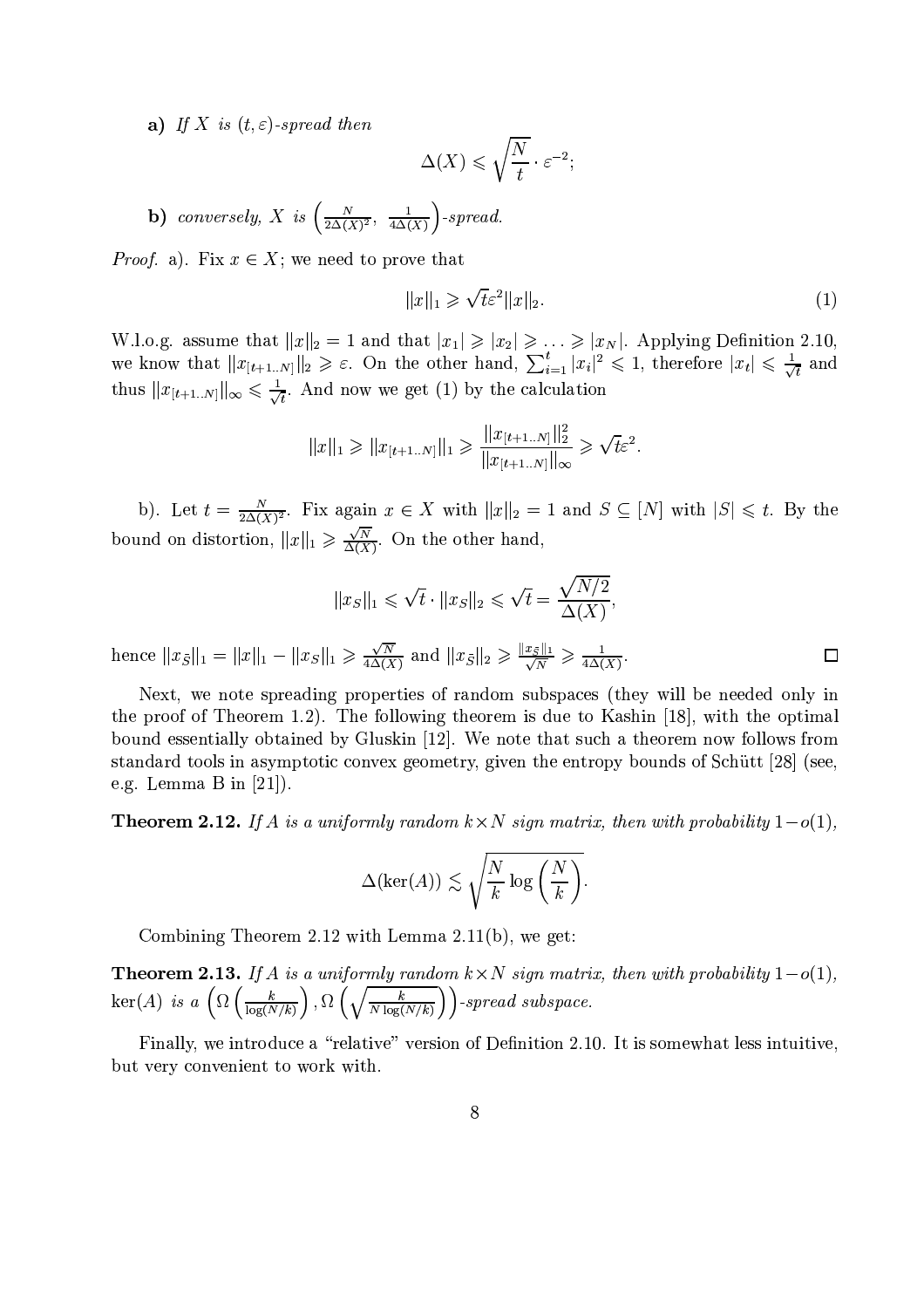**Definition 2.14.** A subspace  $X \subseteq \mathbb{R}^N$  is  $(t, T, \varepsilon)$ -spread  $(t \leq T)$  if for every  $x \in X$ ,

$$
\min_{\substack{S\subseteq[N]\\|S|\leqslant T}}\|x_{\bar{S}}\|_2\geqslant \varepsilon\cdot \min_{\substack{S\subseteq[N]\\|S|\leqslant t}}\|x_{\bar{S}}\|_2
$$

Note that X is  $(t, \varepsilon)$ -spread if and only if it is  $(0, t, \varepsilon)$ -spread, if and only if it is  $(1/2, t, \varepsilon)$ spread. (Note that  $t, T$  are not restricted to integers in our definitions.) One obvious advantage of Definition 2.14 is that it allows us to break the task of constructing well-spread subspaces into pieces.

**Lemma 2.15.** Let  $X_1, \ldots, X_r \subseteq \mathbb{R}^N$  be linear subspaces, and assume that  $X_i$  is  $(t_{i-1}, t_i, \varepsilon_i)$ . spread, where  $t_0 \leqslant t_1 \leqslant \cdots \leqslant t_r$ . Then  $\bigcap_{i=1}^r X_i$  is  $(t_0, t_r, \prod_{i=1}^r \varepsilon_i)$ -spread.

Proof. Obvious.

## $\bf{3}$ An explicit weakly-spread subspace

Now our goal can be stated as finding an explicit construction that gets as close as possible to the probabilistic bound of Theorem 2.13. In this section we perform a (relatively simple) "initialization" step; the boosting argument (which is the most essential contribution of our paper) is deferred to Section 4. Below, for a matrix A, we denote by  $||A||$  its operator norm, defined as  $\sup_{x\neq 0} \frac{||Ax||_2}{||x||_2}$ 

**Lemma 3.1.** Let A be any  $k \times d$  matrix whose columns  $a_1, \ldots, a_d \in \mathbb{R}^k$  have  $\ell_2$ -norm 1, and, moreover, for any  $1 \leq i \leq j \leq d$ ,  $|\langle a_i, a_j \rangle| \leq \tau$ . Then  $\ker(A)$  is  $\left(\frac{1}{2\tau}, \frac{1}{2||A||}\right)$ -spread.

*Proof.* Fix  $x \in \text{ker}(A)$  and let  $S \subseteq [d]$  be any subset with  $t = |S| \le \frac{1}{2\tau}$ . Let  $A_S$  be the  $k \times t$  matrix which arises by restricting A to the columns indexed by S, and let  $\Phi = A_S^T A_S$ . Then  $\Phi$ is the  $t \times t$  matrix whose entries are  $\langle a_i, a_j \rangle$  for  $i, j \in S$ , therefore we can write  $\Phi = I + \Phi'$  where every entry of  $\Phi'$  is bounded in magnitude by  $\tau$ . It follows that all the eigenvalues of  $\Phi$  lie in the range  $[1 - t\tau, 1 + t\tau]$ . We conclude, in particular, that  $||A_S y||_2^2 \geq (1 - t\tau)||y||_2^2 \geq \frac{1}{2}||y||_2^2$ for every  $y \in \mathbb{R}^t$ .

Let  $A_{\bar{S}}$  be the restriction of A to the columns in the complement of S. Since  $x \in \text{ker}(A)$ , we have

$$
0 = Ax = A_S x_S + A_{\bar{S}} x_{\bar{S}}
$$

so that

$$
||A_{\bar{S}}x_{\bar{S}}||_2 = ||A_Sx_S||_2 \geqslant \frac{1}{\sqrt{2}}||x_S||_2
$$

Since  $||A_{S}x_{S}||_{2} \le ||A|| \cdot ||x_{S}||_{2}$ , it follows that  $||x_{S}||_{2} \le \sqrt{2}||A|| \cdot ||x_{S}||_{2}$ . Since  $||A|| \ge 1$ , this implies  $||x_{S}||_{2} \ge \frac{||x||_{2}}{2||A||}$ .

We now obtain matrices with small operator norm and near-orthogonal columns from explicit constructions of Kerdock codes.

 $\Box$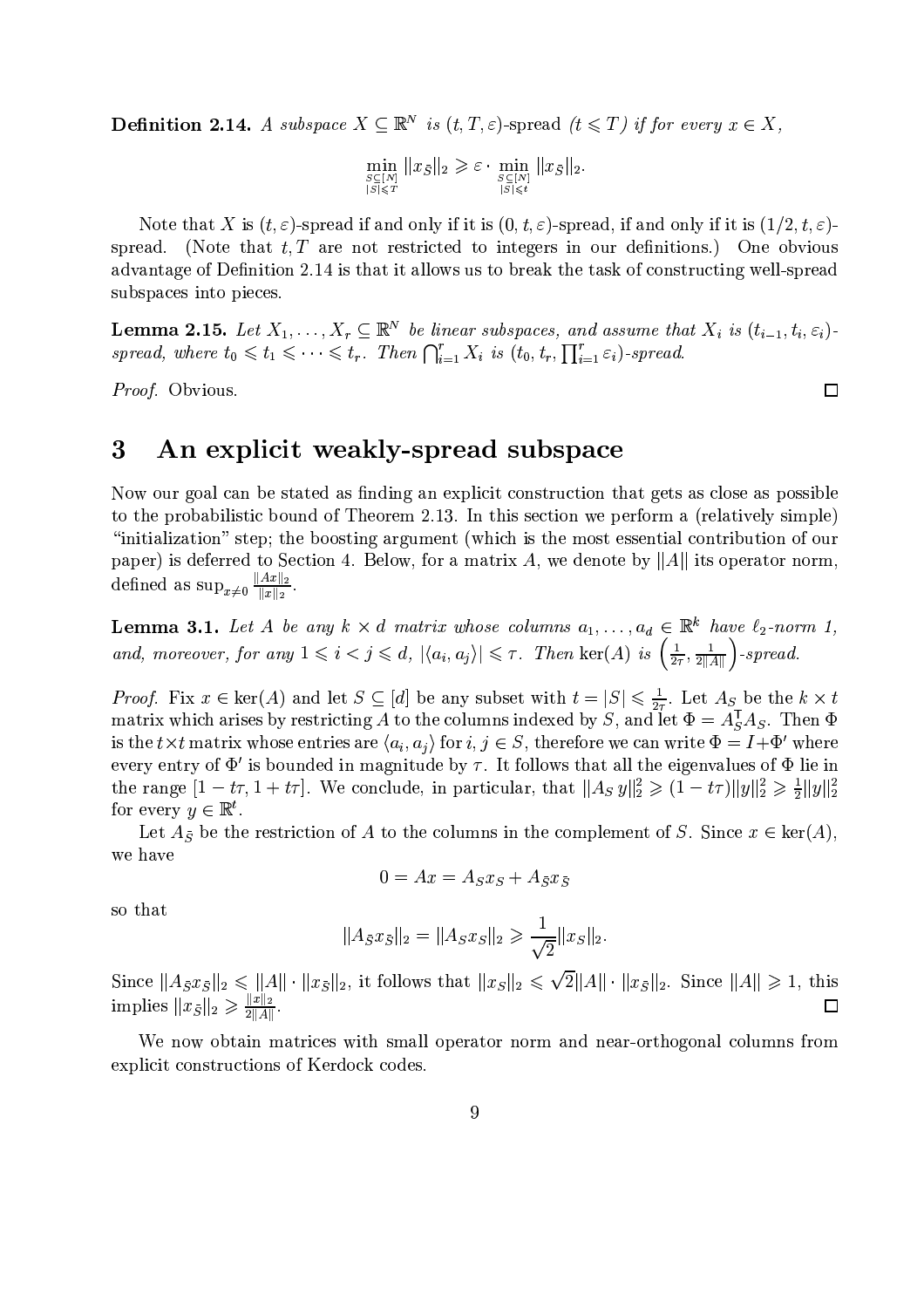**Proposition 3.2.** For all positive integers d, k where k is a power of 4 satisfying  $k \leq d \leq$  $k^2/2$ , there exists an explicit  $k \times d$  matrix A with the following properties.

- 1. Every entry of A is either  $\pm 1/\sqrt{k}$ , and thus the columns  $a_1, a_2, \ldots, a_d \in \mathbb{R}^k$  of A all have  $\ell_2$ -norm 1,
- 2. For all  $1 \leq i \leq j \leq d$ ,  $|\langle a_i, a_j \rangle| \leq 1/\sqrt{k}$ , and

$$
3. \|A\| \leqslant \sqrt{\left\lceil \frac{d}{k} \right\rceil}.
$$

*Proof.* The proof is based on a construction of mutually unbiased bases over the reals using Kerdock codes [19, 5]. First, let us recall that for  $k$  a power of 2, the Hadamard code of length k is a subspace of  $\mathbb{F}_2^k$  of size k containing the k linear functions  $L_a : \mathbb{F}_2^{\log k} \to \mathbb{F}_2$ , where for  $a, x \in \mathbb{F}_2^{\log k}$ ,  $L_a(x) = a \cdot x$  (computed over  $\mathbb{F}_2$ ). A Kerdock code is the union of a Hadamard code  $H \subseteq \mathbb{F}_2^k$  and a collection of its cosets  $\{f + H | f \in \mathcal{F}\}\$ , where  $\mathcal F$  is a set of quadratic bent functions with the property that for all  $f \neq g \in \mathcal{F}$ , the function  $f + g$  is also  $b$ ent.<sup>2</sup>

When k is a power of 4, it is known (see [19] and also [23, Chap. 15, Sec. 5]) that one can construct an explicit set  $\mathcal F$  of  $(\frac{k}{2}-1)$  such bent functions. (A simpler construction of  $(\sqrt{k}-1)$  such quadratic functions appears in [5].) The cosets of these functions together with the Hadamard code (the trivial coset) give an explicit Kerdock code of length k that has  $k^2/2$  codewords. Interpreting binary vectors of length k as unit vectors with  $\pm 1/\sqrt{k}$ entries, every coset of the Hadamard code gives an orthonormal basis of  $\mathbb{R}^k$ . The  $k/2$  cosets comprising the Kerdock code thus yield  $k/2$  orthonormal bases  $B_1, B_2, \ldots, B_{k/2}$  of  $\mathbb{R}^k$  with the property that for every pair  $\{v, w\}$  of vectors in different bases, one has  $|\langle v, w \rangle| = 1/\sqrt{k}$ . (Such bases are called mutually unbiased bases.)

For any d,  $k \leq d \leq k^2/2$ , write  $d = qk + r$  where  $0 \leq r \leq k$ . We construct our  $k \times d$ matrix A to consist of  $[B_1 \dots B_q]$  followed by, in the case of  $r > 0$ , any r columns of  $B_{q+1}$ . The first two properties of A are immediate from the property of the bases  $B_i$ . To bound the operator norm, note that being an orthonormal basis,  $||B_i|| = 1$  for each i. A simple application of Cauchy-Schwartz then shows that  $||A|| \leq \sqrt{d/k}$ .  $\Box$ 

Plugging in the matrices guaranteed by Proposition 3.2 into Lemma 3.1, we can conclude the following.

**Theorem 3.3.** For every integer k that is a power of 4 and every integer d such that

$$
k \leqslant d \leqslant k^2/2,\tag{2}
$$

there exists a  $\left(\frac{\sqrt{k}}{2},\frac{1}{4}\sqrt{\frac{k}{d}}\right)$ -spread subspace  $L \subseteq \mathbb{R}^d$  with  $\text{codim}(L) \leq k$ , specified as the kernel of an explicit  $k \times d$  sign matrix.

These subspaces will be used as "inner" subspaces in an expander-based construction (Theorem 4.3) to get a subspace with even better spreading properties.

<sup>&</sup>lt;sup>2</sup>A function  $f:\mathbb{F}_2^a \to \mathbb{F}_2$  for a even is said to be *bent* if it is maximally far from all linear functions, or equivalently if all its Fourier coefficients have absolute value  $1/2^{a/2}$ .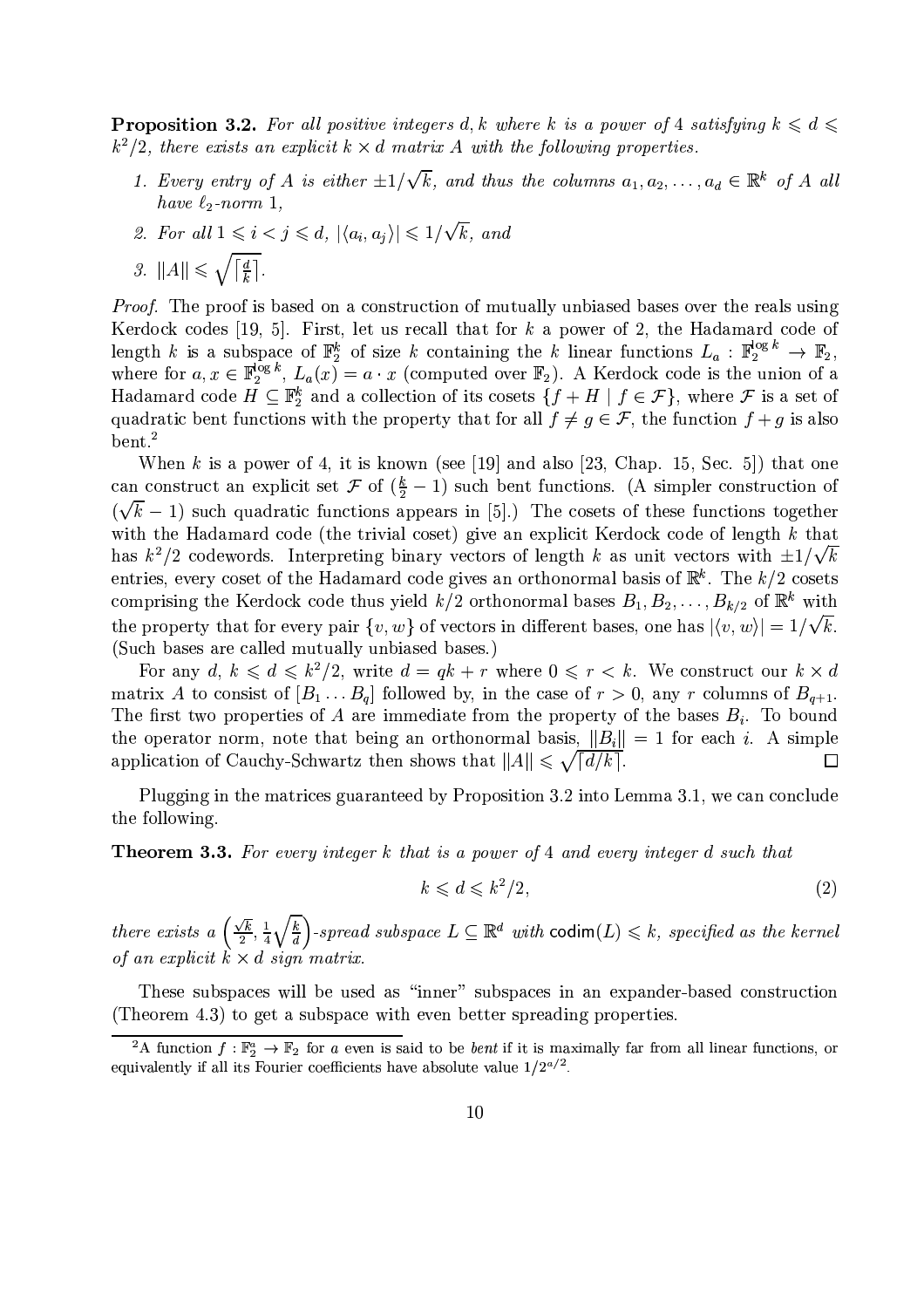# Boosting spreading properties via expanders  $\overline{4}$

#### 4.1 The Tanner construction

**Definition 4.1 (Subspaces from bipartite graphs).** Given a bipartite graph  $G = (V_L, V_R, E)$ with  $V_L = \{1, 2, ..., N\}$  such that every vertex in  $V_R$  has degree d, and a subspace  $L \subseteq \mathbb{R}^d$ , we define the subspace  $X = X(G, L) \subseteq \mathbb{R}^N$  by

$$
X(G, L) = \{ x \in \mathbb{R}^N \mid x_{\Gamma_G(j)} \in L \text{ for every } j \in V_R \} .
$$
 (3)

The following claim is straightforward.

**Claim 1.** If  $n = |V_R|$ , then codim $(X(G, L)) \leq \text{codim}(L)n$ , that is dim $(X(G, L)) \geq N - (d \dim(L))n$ .

**Remark 1 (Tanner's code construction).** Our construction is a continuous analog of Tanner's construction of error-correcting codes [31]. Tanner constructed codes by identifying the vertices on one side of a bipartite graph with the bits of the code and identifying the other side with constraints. He analyzed the performance of such codes by examining the girth of the bipartite graph. Sipser and Spielman [29] showed that graph expansion plays a key role in the quality of such codes, and gave a linear time decoding algorithm to correct a constant fraction of errors. In the coding world, the special case when L is the  $(d-1)$ dimensional subspace  $\{y \in \mathbb{R}^d \mid \sum_{\ell=1}^d y_\ell = 0\}$  corresponds to the low-density parity check codes of Gallager [11]. In this case, the subspace is specified as the kernel of the bipartite adjacency matrix of  $G$ .

#### 4.2 The spread-boosting theorem

We now show how to improve spreading properties using the above construction.

**Theorem 4.2.** Let G be an  $(N, n, D, d)$ -graph with expansion profile  $\Lambda_G(\cdot)$ , and let  $L \subseteq \mathbb{R}^d$ be a  $(t,\varepsilon)$ -spread subspace. Then for every  $T_0$ ,  $0 < T_0 \leqslant N$ ,  $X(G,L)$  is  $\left(T_0, \frac{t}{D}\Lambda_G(T_0), \frac{\varepsilon}{\sqrt{2D}}\right)$ spread.

*Proof.* Fix  $x \in X(G, L)$  with  $||x||_2 = 1$ . Fix also  $S \subseteq [N]$  with  $|S| \leq T$ , where  $T = \frac{t}{D} \Lambda_G(T_0)$ . We then need to prove that

$$
||x_{\bar{S}}||_2 \geqslant \frac{\varepsilon}{\sqrt{2D}} \min_{|B| \leqslant T_0} ||x_{\bar{B}}||_2. \tag{4}
$$

Let

$$
Q = \{ j \in [n] : |\Gamma(j) \cap S| > t \},\
$$

and

$$
B = \{ i \in S : \Gamma(i) \subseteq Q \}
$$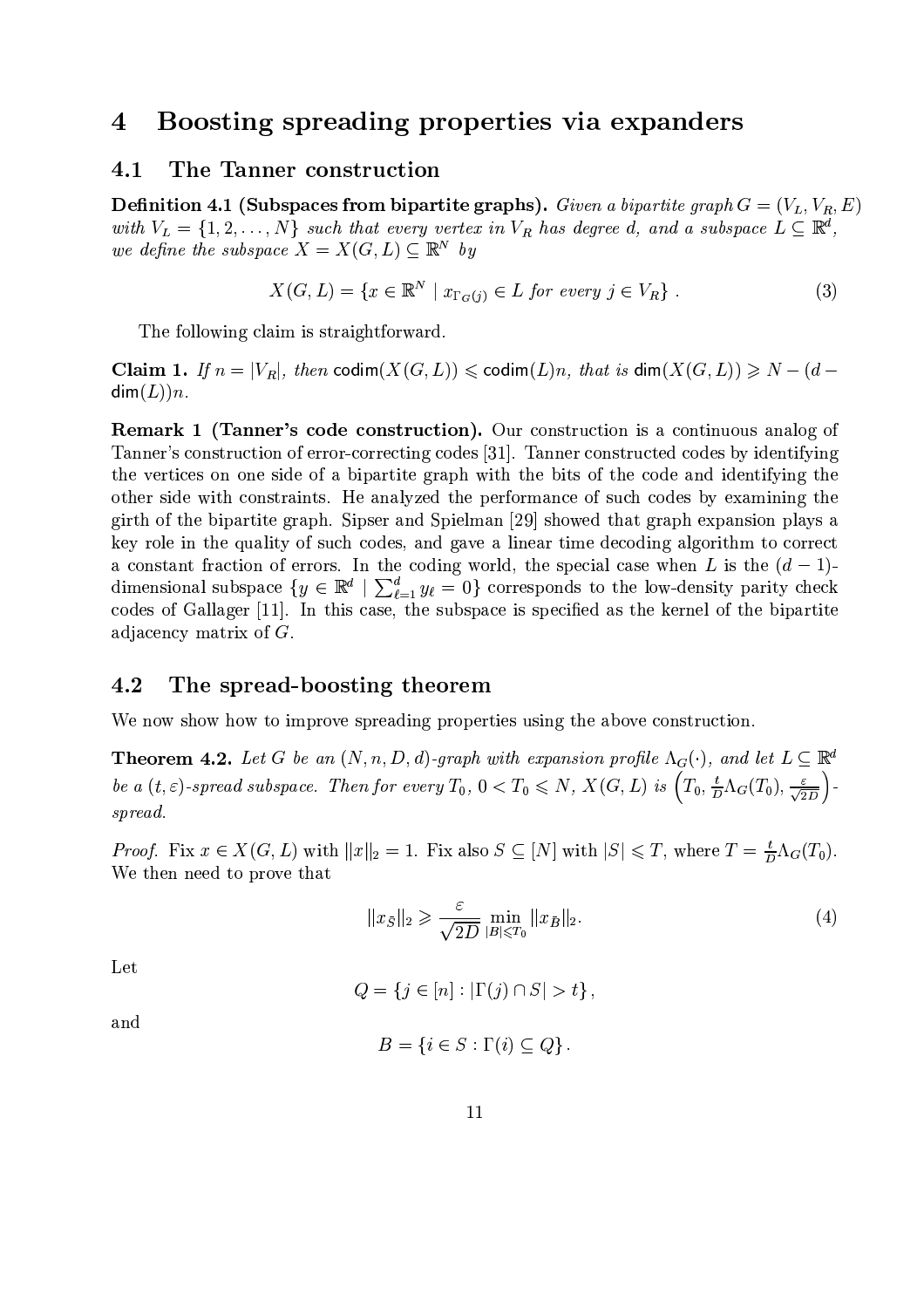Then

$$
t|Q| < E(S, \Gamma(S)) \leq D|S| \leq DT
$$

therefore

$$
|Q| < \frac{DT}{t} = \Lambda_G(T_0) \; .
$$

On the other hand, we have  $|Q| \ge |\Gamma(B)|$ , and hence  $|\Gamma(B)| < \Lambda_G(T_0)$ . By the definition of the expansion profile, this implies that  $|B| < T_0$ , and therefore (see (4)) we are only left to show that

$$
||x_{\bar{S}}||_2 \geqslant \frac{\varepsilon}{\sqrt{2D}} \cdot ||x_{\bar{B}}||_2 \tag{5}
$$

for our particular  $B$ .

Note first that

$$
||x_{\bar{B}}||_2^2 = ||x_{\bar{S}}||_2^2 + ||x_{S\setminus B}||_2^2.
$$
\n(6)

Next, since every vertex in  $S \setminus B$  has at least one neighbor in  $\Gamma(S) \setminus Q$ , we have

$$
\sum_{j \in \Gamma(S) \backslash Q} \|x_{\Gamma(j)}\|_{2}^{2} \ge \|x_{S \backslash B}\|_{2}^{2}.
$$
 (7)

Since  $x \in X(G, L)$ , L is  $(t, \varepsilon)$ -spread, and  $|\Gamma(j) \cap S| \leq t$  for any  $j \in \Gamma(S) \setminus Q$ ,

$$
\sum_{j \in \Gamma(S) \backslash Q} \|x_{\Gamma(j)\backslash S}\|_2^2 \geqslant \varepsilon^2 \cdot \sum_{j \in \Gamma(S) \backslash Q} \|x_{\Gamma(j)}\|_2^2. \tag{8}
$$

Finally.

$$
\sum_{j \in \Gamma(S) \backslash Q} \|x_{\Gamma(j)\backslash S}\|_2^2 \leq \sum_{j \in [n]} \|x_{\Gamma(j)\backslash S}\|_2^2 \leq D \cdot \|x_{\overline{S}}\|_2^2. \tag{9}
$$

 $(6)-(9)$  imply

$$
||x_{\bar{S}}||_2^2 \geqslant \frac{\varepsilon^2}{D} (||x_{\bar{B}}||_2^2 - ||x_{\bar{S}}||_2^2).
$$

Since  $\varepsilon \leq 1$  and  $D \geq 1$ , (5) (and hence Theorem 4.2) follows.

## Putting things together 4.3

In this section we assemble the proofs of Theorems 1.1 and 1.2 from the already available blocks (which are Theorems 2.8, 2.6, 2.13, 3.3 and 4.2). Let us first see what we can do using expanders from Theorem 2.8.

#### First step: Boosting with sum-product expanders 4.3.1

The main difference between the explicit construction of Theorem 3.3 and the probabilistic result (Theorem 2.13) is the order of magnitude of  $t$  (the parameter from Definition 2.10). As we will see in the next section, this difference is very principal, and our first goal is to *somewhat* close the gap with an *explicit* construction.

 $\Box$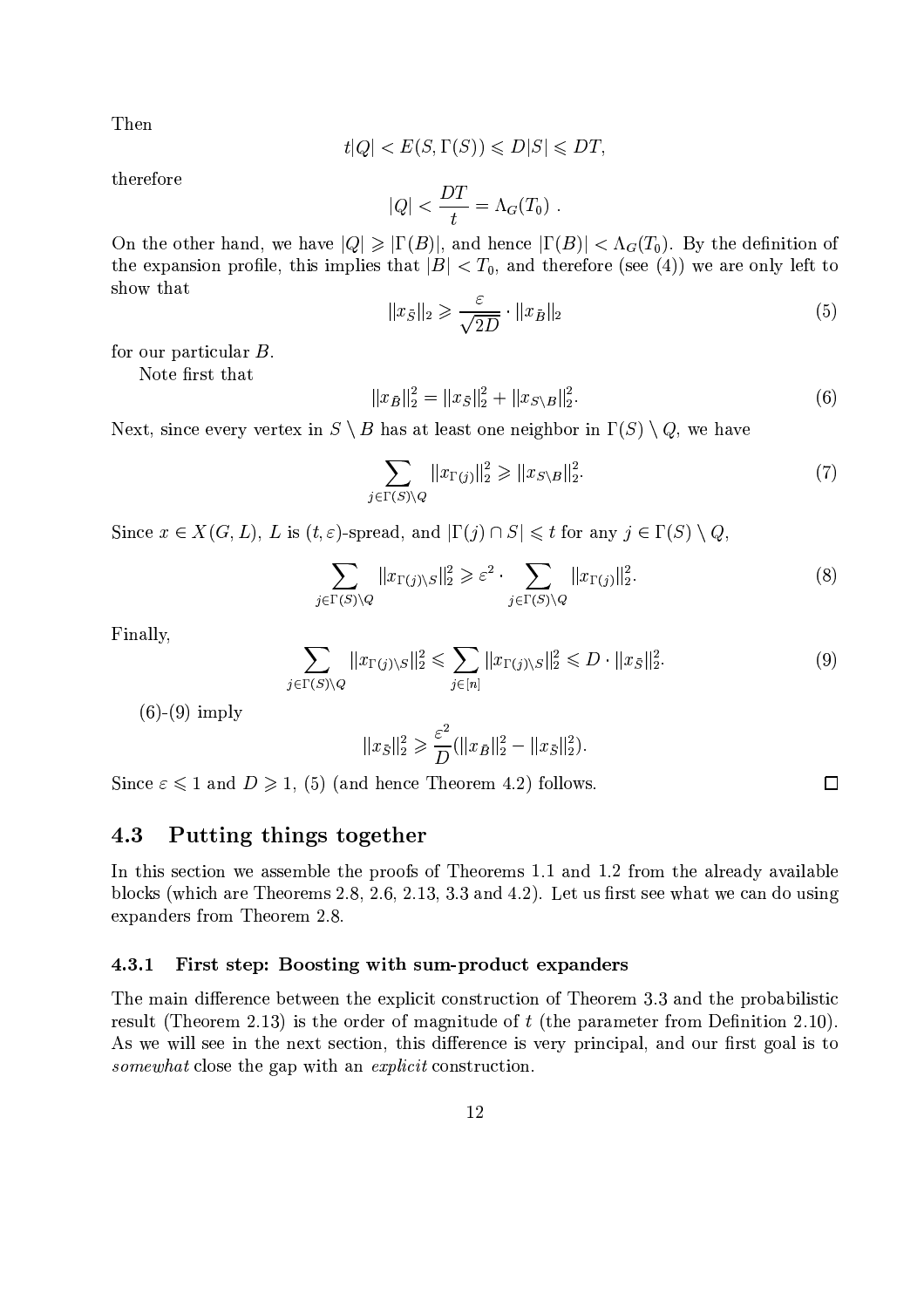**Theorem 4.3.** Fix an arbitrary constant  $\beta_0 < \min\{0.08, \frac{3}{8}\xi_0\}$ , where  $\xi_0$  is the constant from Theorem 2.8. Then for all sufficiently large  $N \in \mathbb{N}$  and  $\eta \ge N^{-2\beta_0/3}$  there exists an explicit subspace  $X \subseteq \mathbb{R}^N$  with codim $(X) \leq \eta N$  which is  $(N^{\frac{1}{2}+\beta_0}, \eta^{O(1)})$ -spread.

*Proof.* In everything that follows, we assume that N is sufficiently large. The desired X will be of the form  $X(G, L)$ , where G is supplied by Theorem 2.8, and L by Theorem 3.3. More specifically, let G be the explicit  $(N, n, 8, d)$ -right regular graph from Theorem 2.8 with  $d \approx N^{2/3}$  (and hence  $n \approx N^{1/3}$ ). Using Theorem 2.8, one can check that for  $m \leq N^{\frac{1}{2}+\beta_0}$ , we have

$$
\Lambda_G(m) \geqslant m d^{\beta_0 - \frac{1}{2}} \tag{10}
$$

Indeed, since  $n \approx N^{1/3}$  and  $d \approx N^{2/3}$ , the inequality  $\frac{1}{8}n^{0.9} \geqslant md^{\beta_0-\frac{1}{2}}$  follows (for large N) from  $\beta_0 < 0.08$ , and the inequality  $m^{\frac{1}{3}+\xi_0} \geq m d^{\beta_0-\frac{1}{2}}$  follows from  $\beta_0 < \frac{3}{8}\xi_0$ .<br>By our assumption  $\eta \geq N^{-2\beta_0/3} \geq N^{-0.1}$ , along with  $d \approx N^{2/3}$ , we observe that  $d \leq$ 

 $o(\eta d)^2$ . Hence (cf. the statement of Theorem 3.3), we can find  $k \leq \frac{\eta d}{s}$ ,  $k \approx \eta d$  that is a power of 4 and also satisfies the restrictions (2). Let L be an explicit  $(\Omega(\sqrt{nd}), \Omega(\sqrt{n}))$ . spread subspace guaranteed by Theorem 3.3.

The bound on codimension of  $X(G, L)$  is obvious: codim $(X(G, L)) \leq k n \leq \frac{\eta d n}{8} \leq \eta N$ .<br>For analyzing spreading properties of  $X(G, L)$ , we observe that  $\eta \geq N^{-2\beta_0/3}$  implies  $\eta d \gtrsim$  $d^{1-\beta_0}$ , hence L is  $(\Omega(d^{\frac{1}{2}-\frac{\beta_0}{2}}), \eta^{O(1)})$ -spread. By Theorem 4.2 and (10), for every  $T \leq N^{\frac{1}{2}+\beta_0}$ , we know that  $X(G, L)$  is  $(T, \Omega(d^{\frac{\beta_0}{2}})T, \eta^{O(1)})$ -spread In particular, for such T,  $X(G, L)$  is  $(T, N^{\Omega(1)}T, \eta^{O(1)})$ -spread.

Applying Lemma 2.15 with the same spaces  $X_1 := \cdots := X_r := X(G, L)$  and suitably large constant  $r \approx 1/\beta_0 = O(1)$ , we conclude that  $X(G, L)$  is  $\left(\frac{1}{2}, N^{\frac{1}{2}+\beta_0}, \eta^{O(1)}\right)$ -spread, completing the proof.  $\Box$ 

#### Second step: Handling large sets based on spectral expanders 4.3.2

The sum-product expanders of Theorem 2.8 behave poorly for very large sets (i.e. as  $m \to N$ , the lower bound on  $\Lambda_G(m)$  becomes constant from some point). The spectral expanders of Theorem 2.6 behave poorly for small sets, but their expansion still improves as  $m \to N$ . In this section, we finish the proofs of Theorems 1.1 and 1.2 by exploring strong sides of both constructions. We begin with Theorem 1.2 as it is conceptually simpler (we need only spectral expanders, do not rely on Theorem 4.3, and still use only one fixed space  $X(G, L)$ .

**Proof of Theorem 1.2.** By Theorem 2.6 there exists an explicit  $(N, n, 4, d)$ -right regular  $graph G with$ 

$$
N^{\Omega\left(\frac{1}{\log\log N}\right)} \leqslant d \leqslant N^{\frac{1}{2\log\log N}}\tag{11}
$$

which has  $\Lambda_G(m) \geq \min\left\{\frac{m}{2\sqrt{d}}, \frac{\sqrt{2Nm}}{d}\right\}$ . Let  $k = \lfloor \frac{n}{4}d \rfloor$ ; our desired (probabilistic) space is then  $X(G,\ker(A))$ , where A is a uniformly random  $k \times d$  sign matrix (due to the upper bound in (11), this uses at most  $d^2 \leq N^{\frac{1}{\log \log N}}$  random bits). Recalling that  $\eta > 0$  is an absolute constant, by Theorem 2.13 ker(A) is an  $(\Omega(d), \Omega(1))$ -spread subspace almost surely.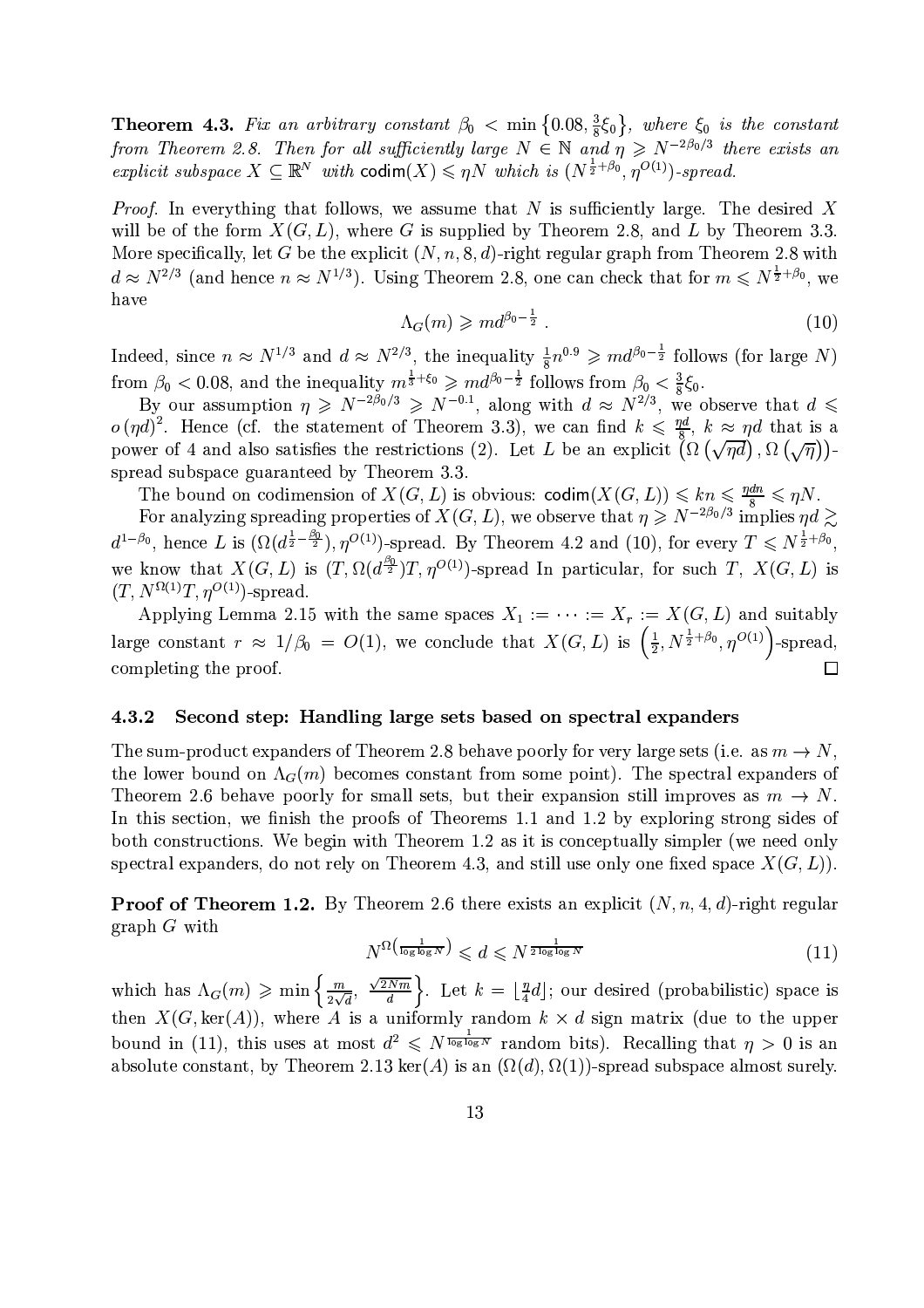The bound on codimension is again simple:  $\operatorname{codim}(X(G,\ker(A))) \leq k n \leq \eta N$ .

For analyzing spreading properties of X, let  $m_0 = 8N/d$  (which is the "critical" point where  $\frac{m_0}{2\sqrt{d}} = \frac{\sqrt{2Nm_0}}{d}$ .) Then Theorem 4.2 says that  $X(G, L)$  is

a.  $(T, \Omega(\sqrt{d})T, \Omega(1))$ -spread subspace for  $T \leq m_0$ , and b.  $(T, \Omega(\sqrt{NT}), \Omega(1))$ -spread subspace for  $m_0 \leq T \leq N$ .

And now we are once more applying Lemma 2.15 with  $X_1 := X_2 := \ldots := X_r := X(G, L)$ . In  $O(\log_d m_0) = O(\log \log N)$  applications of (a) with  $T \leq m_0$ , we conclude that  $X(G, L)$  is  $(\frac{1}{2}, m_0, (\log N)^{-O(1)})$ -spread. In  $O(\log \log N)$  additional applications of (b) with  $T \ge m_0$ , we conclude that  $X(G, L)$  is  $(\frac{1}{2}, \Omega(N), (\log N)^{-O(1)})$ -spread.<br>Since  $X(G, L)$  is an  $(\Omega(N), (\log N)^{-O(1)})$ -spread subspace, the statement of Th

immediately follows from Lemma  $2.11(a)$ .

**Proof of Theorem 1.1.** This is our most sophisticated construction: we use a series of  $X(G, L)$  for *different* graphs G, and the "inner" spaces L will come from Theorem 4.3. In what follows, we assume that N is sufficiently large (obviously for  $N = O(1)$ , every nontrivial subspace has bounded distortion).

To get started, let us denote

$$
\widetilde{\eta} = \frac{\eta}{(\log \log N)^2},
$$

and let us first construct and analyze subspaces  $X(G, L)$  needed for our purposes individually. For that purpose, fix (for the time being) any value of m with

$$
1 \leqslant m \leqslant \delta \tilde{\eta}^{2\beta_0/3} N,\tag{12}
$$

 $\delta$  a sufficiently small constant and  $\beta_0$  is the constant from Theorem 4.3.

Applying Theorem 2.6 (with  $d := N/m$ ), we get, for some  $d = \Theta(N/m)$ , an explicit  $(N, n, 4, d)$ -right regular graph  $G_m$  with  $\Lambda_{G_m}(m) \geq \Omega(d^{-1/2})m$ . Note that (12) implies  $\widetilde{\eta} \geq d^{-2\beta_0/3}$  (provided the constant  $\delta$  is small enough), and thus all conditions of Theorem 4.3 with  $N := d$ ,  $\eta := \tilde{\eta}$  are met. Applying that theorem, let  $L_m \subseteq \mathbb{R}^d$  be an explicit subspace with codim $(L_m) \leq \tilde{\eta}d$  that is a  $(d^{\frac{1}{2}+\beta_0}, (\eta/\log\log N)^{O(1)})$ -spread subspace. Consider the space  $X(G_m, L_m) \subseteq \mathbb{R}^N$ .

Since  $D=4$  is a constant, we have

$$
\operatorname{codim}(X(G_m, L_m)) \lesssim \widetilde{\eta} N = \frac{\eta N}{(\log \log N)^2}.
$$

And Theorem 4.2 (applied to  $T := m$ ) implies (recalling  $\Lambda_{G_m}(m) \gtrsim d^{-1/2}m$ ,  $t = d^{\frac{1}{2}+\beta_0}$ ,  $d = \Theta(N/m)$ ) that  $X(G_m, L_m)$  is a  $\left(m, \Omega\left(\left(\frac{N}{m}\right)^{\beta_0}\right)m, (\eta/\log\log N)^{O(1)}\right)$ -spread subspace.<br>We note that it is here that w  $t \gg d^{1/2}$  (t is the parameter from Definition 2.10) so that we more than compensate for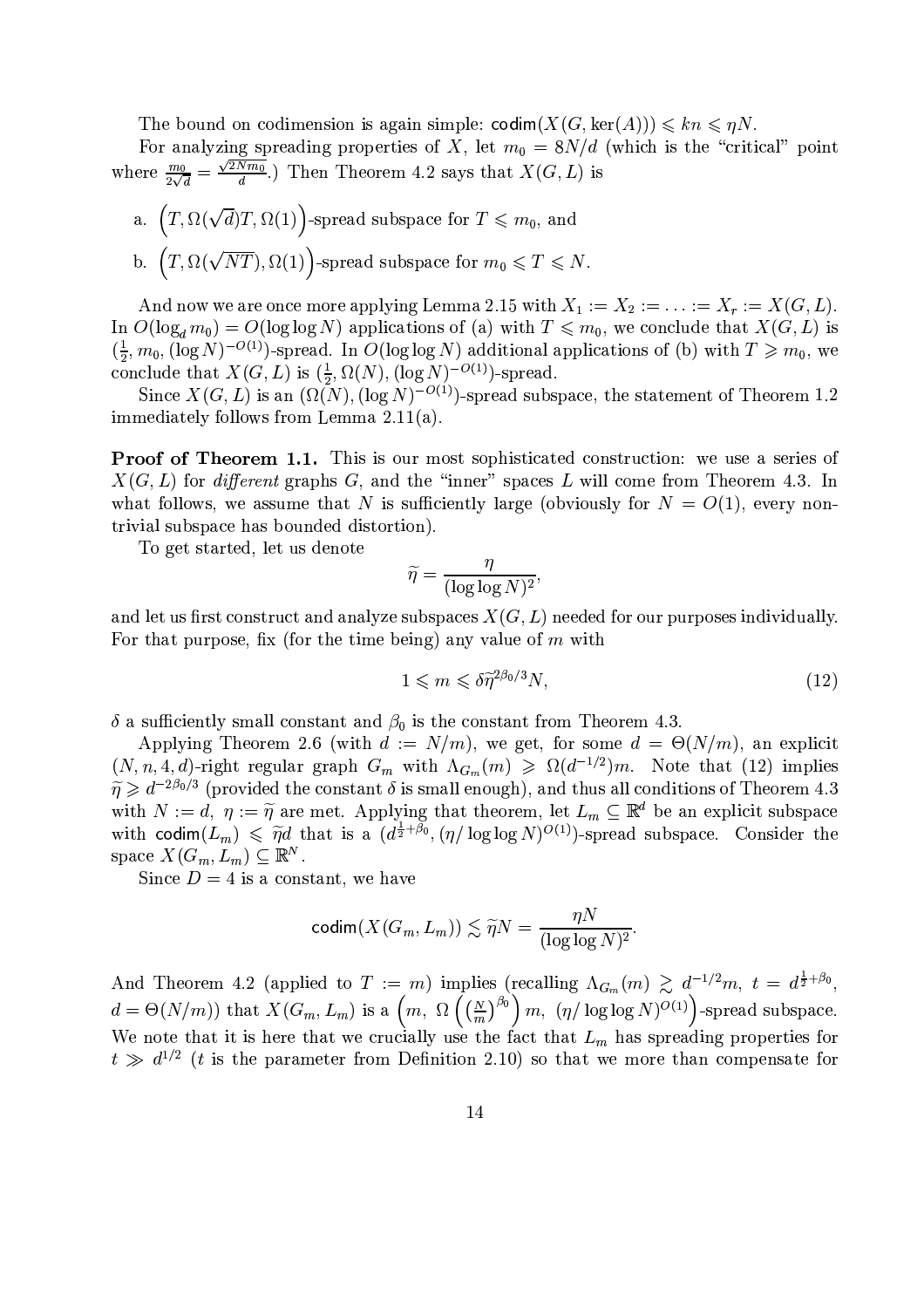the factor  $\sqrt{d}$  loss in Theorem 1.2 caused by the relatively poor expansion rate of spectral expanders.

We will again apply Lemma 2.15, but the spaces  $X_i$  will now be distinct. In particular, for  $i \in \mathbb{N}$  define  $X_i = X(G_{t_i}, L_{t_i})$ , where

$$
t_i = N \cdot \left(\frac{\varepsilon}{N}\right)^{(1-\beta_0)^i}
$$

for some sufficiently small constant  $\varepsilon$ ,  $0 < \varepsilon < 1$ . It is easy to see that for some  $r =$ 

 $O(\log \log N)$ , we have  $t_r \leq \delta \tilde{\eta}^{2\beta_0/3} N$  and  $t_r \geq (\delta \tilde{\eta}^{2\beta_0/3})^2 N$ .<br>Then for  $X = \bigcap_{i=0}^{r-1} X_i$  we have  $\text{codim}(X) \leq r \frac{\eta N}{(\log \log N)^2} \leq \frac{\eta N}{\log \log N}$ . In particular, codim $(X) \leq nN$  for sufficiently large N.

By the above argument based on Theorem 4.2 and the choice of the  $t_i$ 's, it is easily seen that  $X_i$  is a  $(t_i, t_{i+1}, (\eta/(\log \log N))^{O(1)})$ -spread subspace. By Lemma 2.15, X is a  $(\varepsilon, t_r, (\eta/(\log \log N))^{O(\log \log N)})$ -spread subspace, or equivalently a  $(t_r, (\eta/(\log \log N))^{O(\log \log N)})$ spread subspace. Since we also have  $t_r \geq (\eta/(\log \log N))^{O(1)}N$ , the required bound on  $\Delta(X)$ follows from Lemma  $2.11(a)$ .

## $\overline{5}$ **Discussion**

We have presented explicit subspaces  $X \subseteq \mathbb{R}^N$  of dimension  $(1 - \eta)N$  with distortion  $(\eta^{-1} \log \log N)^{O(\log \log N)}$  and, using  $N^{o(1)}$  random bits, distortion  $\eta^{-O(\log \log N)}$ . It is natural to wonder whether better explicit constructions of expanders can give rise to better bounds. We make some remarks about this possibility.

1. The GUV and CRVW expander families. The next two theorems essentially follow from [13] and [6], respectively (after an appropriate application of Lemma 2.3).

**Theorem 5.1 ([13]).** For each fixed  $0 < c, \varepsilon \leq 1$ , and for all integers N, K with  $K \leq$ N, there is an explicit construction of an  $(N, n, D, d)$ -right regular graph G with  $D \leq$  $((\log N)/\varepsilon)^{2+2/c}$  and  $d \ge N/(DK^{1+c})$  and such that  $\Lambda_G(m) \ge (1-\varepsilon)D \cdot \min\{K,m\}.$ 

**Theorem 5.2** ([6]). For every fixed  $0 < \varepsilon < 1$  and all sufficiently large values N and d there exist  $n \le N$ ,  $D \le 2^{O((\varepsilon^{-1} \log \log d)^3)}$  and an explicit  $(N, n, D, d)$ -right regular bipartite graph G with  $\Lambda_G(m) \geqslant (1-\varepsilon)D \cdot \min\{\Omega(N/d), m\}.$ 

The main problem for us in both these constructions is that  $D$  must grow with  $N$  and d, respectively. By plugging in the explicit subspaces of Theorem 3.3 into Theorem 4.2 with the GUV-expanders from Theorem 5.1, one can achieve distortions  $\Delta(X) \approx$  $\exp(\sqrt{\log N \log \log N})$  for  $X \subseteq \mathbb{R}^N$  with  $\dim(X) \ge N/2$ . Using the GUV-expanders (in place of the sum-product expanders) together with spectral expanders in a construction similar to the proof of Theorem 1.1 would yield a distortion bound of  $(\log N)^{O(\log \log N)}$ .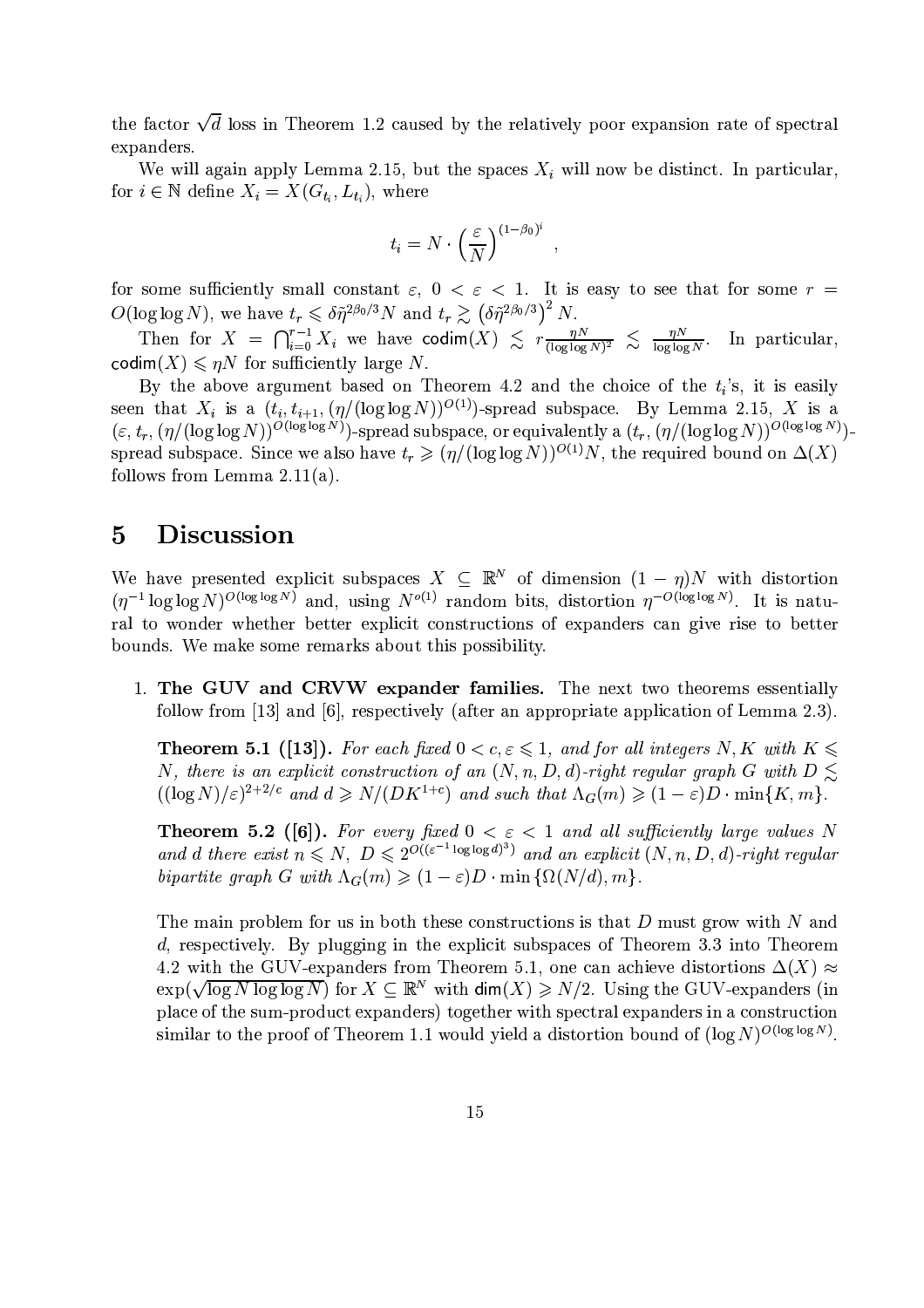2. Very good expansion for large sets. If it were possible to construct an  $(N, n, D, d)$ right regular bipartite graph H with  $D = O(1)$  and such that for every  $S \subseteq V_L$  with  $|S| \geq N^{1-\beta}$ , we had  $|\Gamma(S)| = \Omega(n)$ , then we would be able to achieve  $O(1)$  distortion using only  $O(d^2 + N^{\delta})$  random bits for any  $\delta > 0$  (in fact, we could use only  $O(d + N^{\delta})$ random bits with  $[21]$ .

The idea would be to follow the proof of Theorem 1.2, but only for  $O(1)$  steps to show the subspace is  $(N^{1-\beta}, \Omega(1))$ -spread. Then we would intersect this with a subspace  $X(H, L)$ , where  $L \subseteq \mathbb{R}^d$ , with the latter subspace generated as the kernel of a random sign matrix (requiring  $d^2$  bits). Unfortunately, [25, Th. 1.5] shows that in order to achieve the required expansion property, one has to take  $D \ge \Omega(\beta \log N)$ .

# Acknowledgements

We are grateful to Avi Wigderson for several enlightening discussions, and especially his suggestion that the sum-product expanders of  $[3, 4]$  should be relevant.

# References

- [1] N. Alon and F. R. K. Chung. Explicit construction of linear sized tolerant networks. In Proceedings of the First Japan Conference on Graph Theory and Applications (Hakone, 1986), volume 72, pages 15-19, 1988.
- [2] S. Artstein-Avidan and V. D. Milman. Logarithmic reduction of the level of randomness in some probabilistic geometric constructions. J. Funct. Anal., 235(1):297-329, 2006.
- [3] B. Barak, R. Impagliazzo, and A. Wigderson. Extracting randomness using few independent sources. SIAM Journal on Computing, 36(4):1095-1118, 2006.
- [4] B. Barak, G. Kindler, R. Shaltiel, B. Sudakov, and A. Wigderson. Simulating independence: New constructions of condensers, Ramsey graphs, dispersers, and extractors. In *Proceedings of the 46th ACM Symposium on Theory of Computing, pages 1–10, 2005.*
- [5] P. J. Cameron and J. J. Seidel. Quadratic forms over  $GF(2)$ . *Indag. Math.*, 35:1–8, 1973.
- [6] M. R. Capalbo, O. Reingold, S. P. Vadhan, and A. Wigderson. Randomness conductors and constant-degree lossless expanders. In Proceedings of the 34th ACM Symposium on *Theory of Computing*, pages 659–668, 2002.
- [7] R. A. DeVore, Deterministic constructions of compressed sensing matrices. Manuscript. 2007.
- [8] D. L. Donoho and P. B. Stark. Uncertainty principles and signal recovery. SIAM J. Appl. Math.,  $49(3):906-931$ , 1989.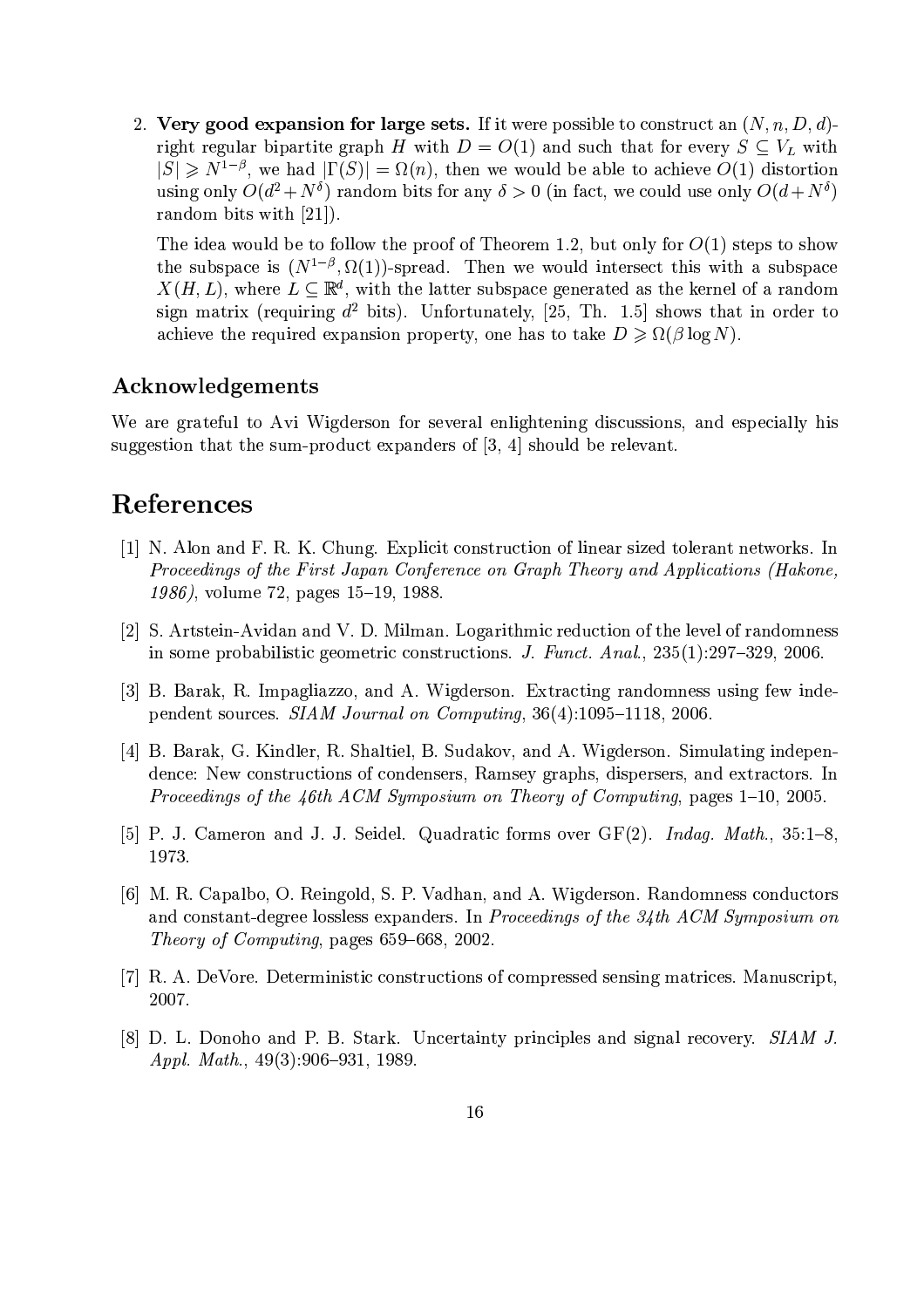- [9] P. Erdös. A theorem of Sylvester and Schur. J. London Math. Soc., 9:282–288, 1934.
- [10] T. Figiel, J. Lindenstrauss, and V. D. Milman. The dimension of almost spherical sections of convex bodies. Acta Math.,  $139(1-2):53-94$ , 1977.
- [11] R. G. Gallager. Low-Density Parity-Check Codes. MIT Press, 1963.
- [12] E. D. Gluskin. Norms of random matrices and diameters of finite-dimensional sets. Mat. Sb.  $(N.S.), 120(162)(2):180-189, 286, 1983.$
- [13] V. Guruswami, C. Umans, and S. P. Vadhan. Unbalanced expanders and randomness extractors from Parvaresh-Vardy codes. In Proceedings of the 22nd Annual IEEE Conference on Computational Complexity, pages 96-108, 2007.
- [14] S. Hoory, N. Linial, and A. Wigderson. Expander graphs and their applications. Bull. Amer. Math. Soc. (N.S.),  $43(4):439-561$ , 2006.
- [15] P. Indyk. Stable distributions, pseudorandom generators, embeddings, and data stream computation. J. ACM, 53(3):307-323, 2006.
- [16] P. Indyk. Uncertainty principles, extractors, and explicit embeddings of  $L_1$  into  $L_2$ . In Proceedings of the 39th Annual ACM Symposium on the Theory of Computing, pages 615-620, 2007.
- [17] W. B. Johnson and G. Schechtman. Finite dimensional subspaces of  $L_p$ . In Handbook of the geometry of Banach spaces, Vol. I, pages 837–870. North-Holland, Amsterdam, 2001.
- [18] B. S. Kašin. The widths of certain finite-dimensional sets and classes of smooth functions. Izv. Akad. Nauk SSSR Ser. Mat., 41(2):334-351, 478, 1977.
- [19] A. M. Kerdock. A class of low-rate nonlinear binary codes. *Inform. Control*, 20:182–187. 1972.
- [20] N. Linial, E. London, and Y. Rabinovich. The geometry of graphs and some of its algorithmic applications. Combinatorica,  $15(2):215-245$ , 1995.
- [21] S. Lovett and S. Sodin. Almost Euclidean sections of the N-dimensional cross-polytope using  $O(N)$  random bits. Manuscript, 2007.
- [22] A. Lubotzky, R. Phillips, and P. Sarnak. Ramanujan graphs. Combinatorica, 8(3):261– 277, 1988.
- [23] F. J. MacWilliams and N. J. A. Sloane. The Theory of Error-Correcting Codes. North-Holland, 1977.
- [24] V. Milman. Topics in asymptotic geometric analysis. Geom. Funct. Anal., (Special Volume, Part II):792-815, 2000. GAFA 2000 (Tel Aviv, 1999).